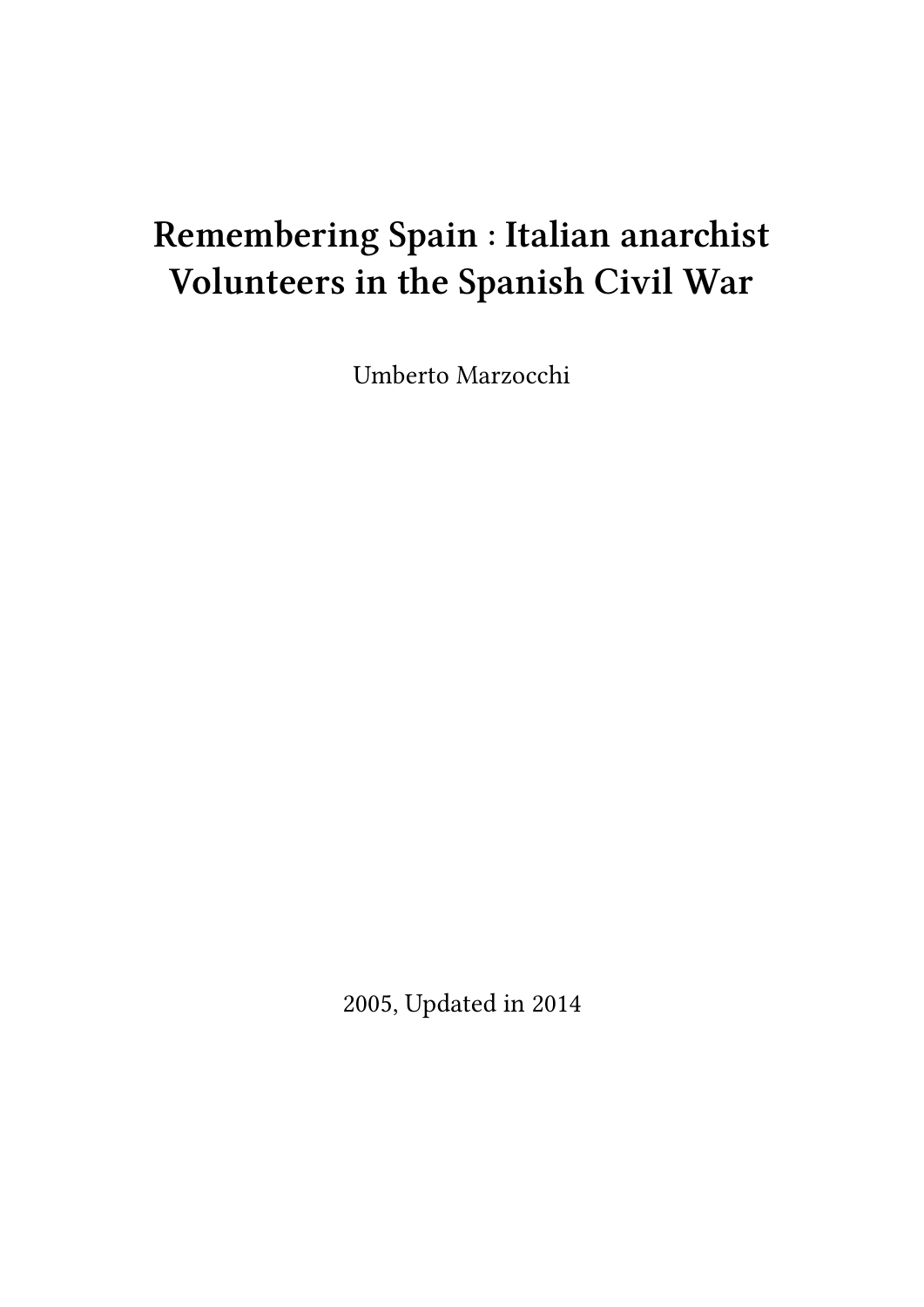## **Contents**

| Umberto Marzocchi                                                                             | 3  |
|-----------------------------------------------------------------------------------------------|----|
| Introduction                                                                                  | 4  |
| Italian Anarchist Volunteers in Spain                                                         | 6  |
|                                                                                               | 6  |
|                                                                                               | 8  |
| September 1936 $\ldots \ldots \ldots \ldots \ldots \ldots \ldots \ldots \ldots \ldots \ldots$ | 10 |
|                                                                                               | 11 |
|                                                                                               | 13 |
|                                                                                               | 15 |
|                                                                                               | 18 |
|                                                                                               | 19 |
|                                                                                               | 23 |
| Epilogue: the death of Berneri $\dots \dots \dots \dots \dots \dots \dots \dots \dots$        | 26 |
| UMBERTO MARZOCCHI – Notes on his life                                                         | 27 |
| Note on the Text                                                                              | 30 |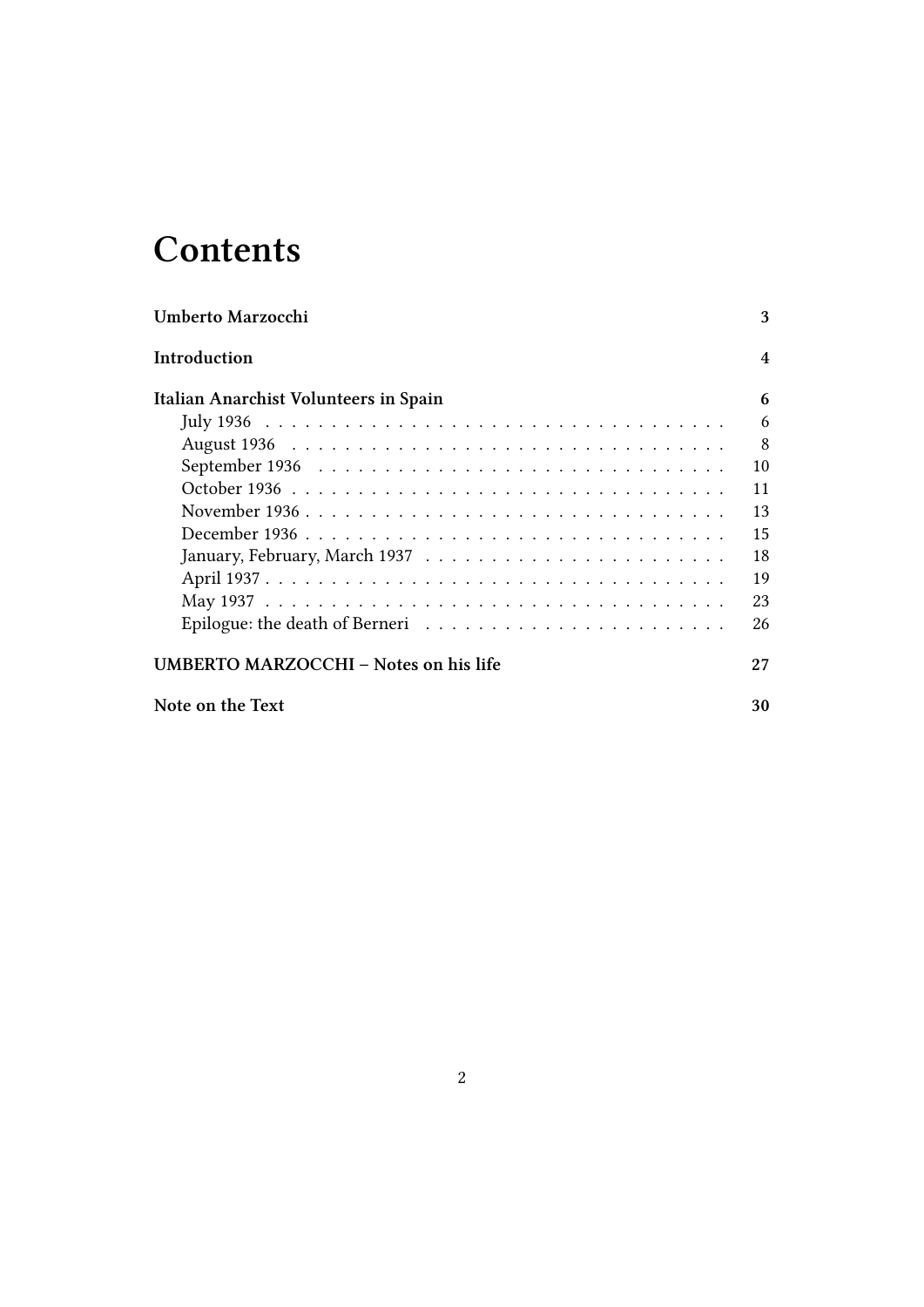### <span id="page-2-0"></span>**Umberto Marzocchi**

He was born in Florence on 10 October 1900. A shipyard worker in La Spezia, he became an anarchist at a very early age and by 1917 was secretary of the metalworkers' union affiliated to the USI (Italian Syndicalist Union), thanks to his youth which precluded his being mobilised for front-line service as a reprisal. During the "Red Biennium" he took part in the struggles alongside the renowned La Spezia anarchist, Pasquale Binazzi, the director of *Il Libertario* newspaper. In 1920 he was part of a gang of anarchists that attacked the La Spezia arsenal, overpowering the security guards and carrying off two machine guns and several rifles, in the, alas disappointed, hope of triggering a revolutionary uprising in the city. In 1921, visiting Rome to reach an agreement with Argo Secondari, he took over as organiser of the *Arditi del Popolo* (People's Commandos) in the region; this organisation was to give good account of itself during the "Sarzana incidents". Moving to Savona, he organised the meeting between Malatesta and the pro-Bolshevik Russian anarchist Sandomirsky who arrived in Rapallo in the wake of the Chicherin delegation as its Press Officer. By 1922, wanted by the fascists, he left the country, playing an active part in the activities of the anarchist exiles in France and Belgium.

In 1936 he was in Spain with the Italian Column and there took part in the battle of Almudevar. After Camillo Berneri was murdered, he returned to France where he handled aid to Spanish refugees. After the Nazi occupation, he joined the Maquis in the Pyrenees, part of a mixed unit made up of anarchists, socialists and French and Spanish communists (Group 31, Area 5). In 1945 after the Liberation he returned to Italy where he became one of the most active publicists, speakers and lecturers of the newly formed Italian Anarchist Federation (FAI), which at that time was an umbrella for the whole of the Italian anarchist movement. In 1971 he was appointed secretary of the International of Anarchist Federations' Liaison Committee, a post he filled for 12 years. In 1977, by then almost eighty, he was arrested in Spain during an international anarchist gathering. He died in Savona on 4 June 1986.

What follows is taken from a long video-taped interview that Paolo Gobetti from the Turin-based National Film Archive of the Resistance made with Ugo during the '70s.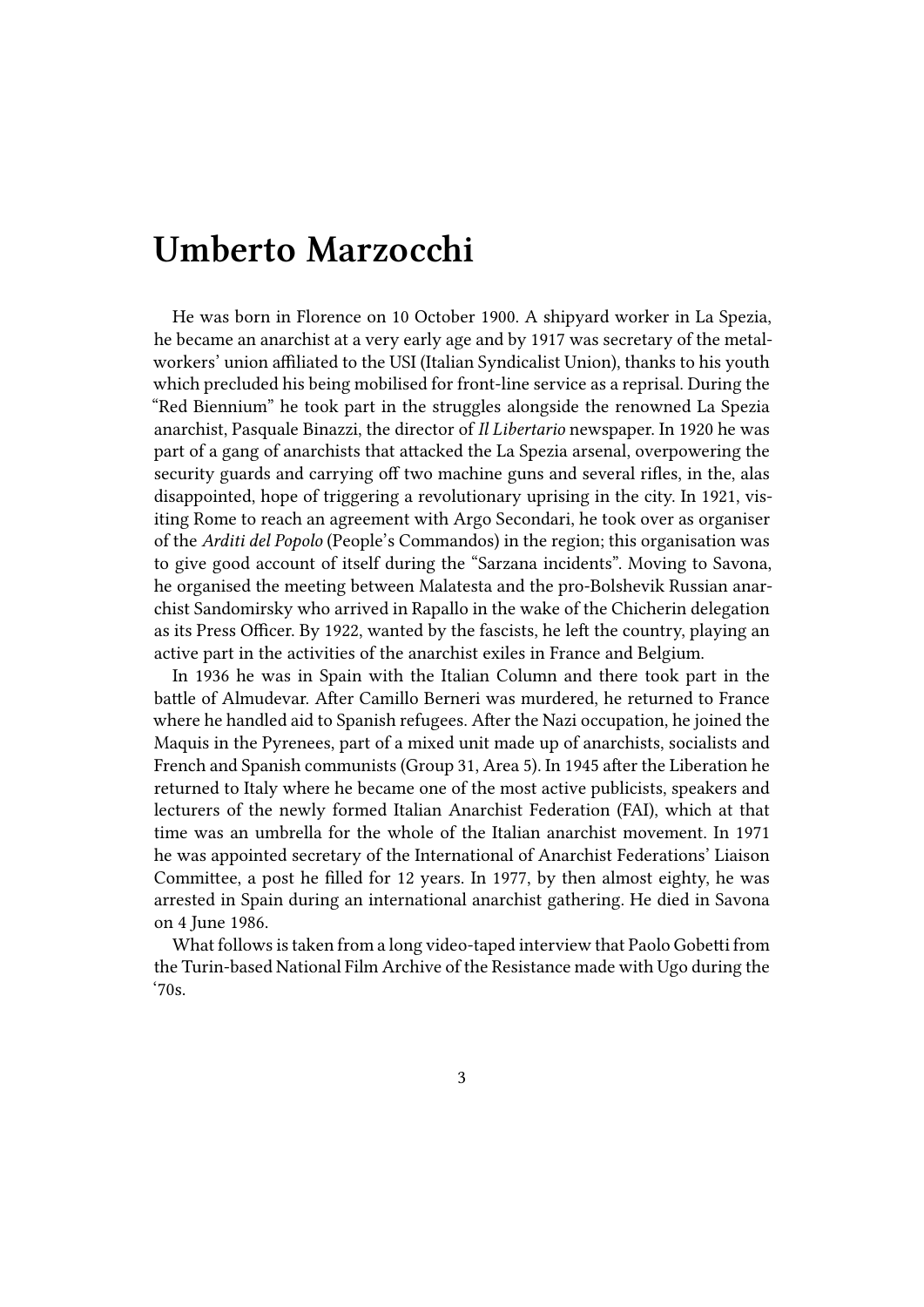### <span id="page-3-0"></span>**Introduction**

It was then (after he had successfully escaped the fascist goons in Savona who were after him – editor's note) that I decided to clear out, to leave the country. After a number of adventures I arrived in Paris. I had no identity papers and I obtained a set, becoming Buonaventura Della Manica and under that name I opened a bookshop in Lille in northern France. I worked hard but I was regarded as a bourgeois, although I carried on with my activities. But, obviously, not so openly as before, although I had my uses, Lille being on the border with Belgium. I used to cross the border nearly every week, so the customs officials knew me. As a result they were not so vigilant and I was able to smuggle across Bonomini, just as I did Durruti, and Ascaso. Then came Ernesto Bonomini's attentat. He killed the secretary of the fascists abroad, Nicola Bonservizi. Bonomini got an eight year jail sentence. When he got out he turned to the Political Victims' Support Committee for help and they sent him to me. I managed to secure a military passbook for him and on the strength of that document, Bonomini, who could not venture outside of the Paris area, was able to stay in my house. I had him there for over two years before they discovered him, arresting him and arresting me as well. In 1933, my residence permit was cancelled completely. So I was left without any identity and in 1935 I assumed a new identity, as Gaston Bouillon, a Frenchman.

(That year) we held a get-together near Paris, in the suburbs. This get-together set out the tasks that each of us had to perform in the event of a social upheaval. Berneri, Rivoluzio Giglioli and other comrades and I worked on matters of this sort. So that when the rebel generals attempted their coup d'état in 1936 in Spain, we already had our plans drawn up and we had our committee. We met in Paris and then we decided that Berneri should leave right away for Barcelona, along with Renato Castagnoli and Rivoluzio Giglioli. I stayed behind in Lille. Why Lille? Because Lille borders Belgium. And Belgium has the most modern arms factories. Through a comrade, a businessman, I managed to get from some factories some arms that cost me more to smuggle across the border than they did to buy. I managed to make two deliveries through Spanish comrades who came to make the pick-up themselves, but after the second one, the police showed up and arrested me, not over the arms but for breaching the expulsion order. I was sentenced to a month in prison. As soon as I was freed, I was off to Spain.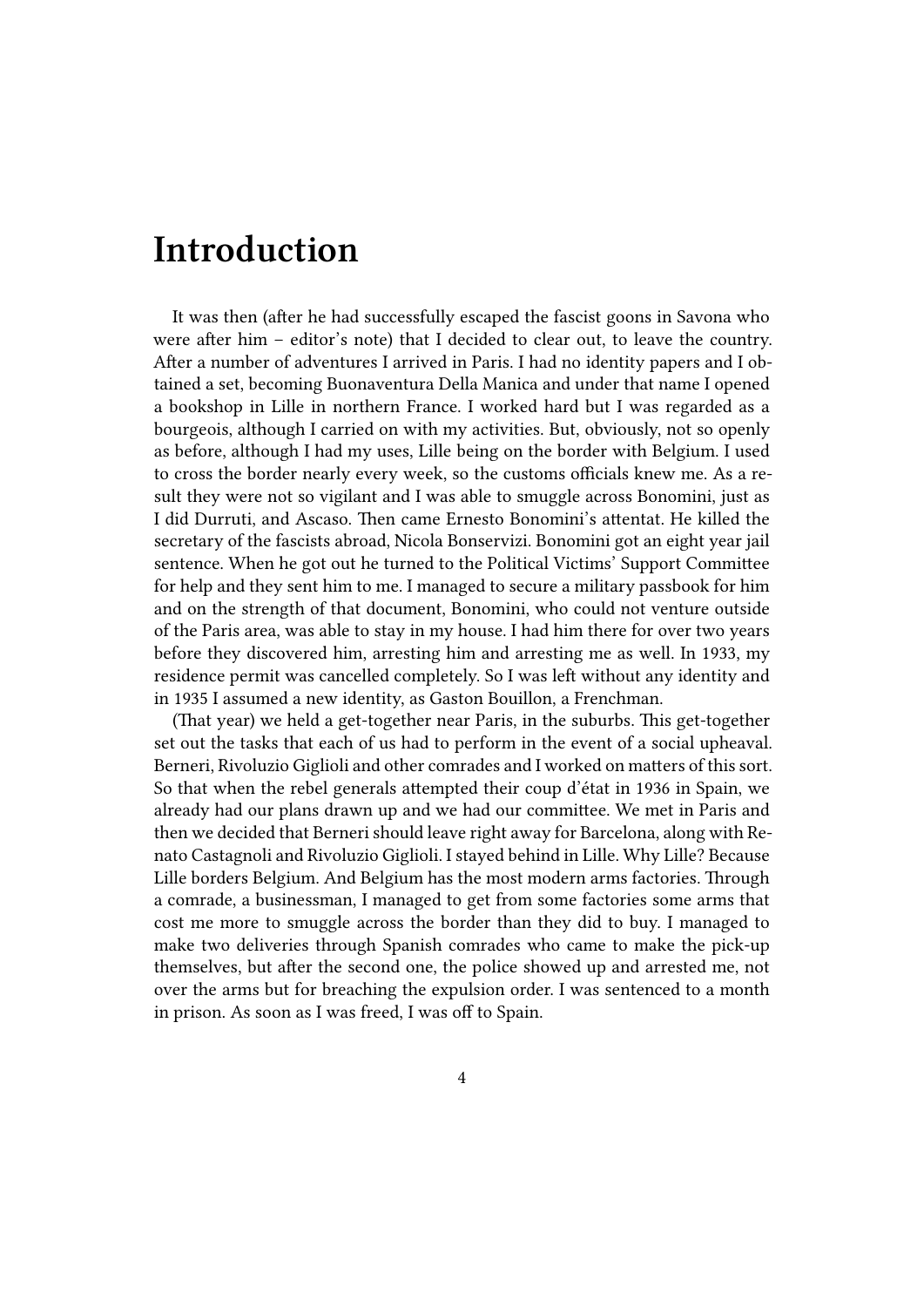I caught a train from Perpignan and crossed the border at Port Bou, arriving in Barcelona on schedule. Stepping out of the station, I saw red and black taxis. All vehicles displayed black and red banners. I went to a hotel, booked a room, grabbed some sleep and then it was off to a restaurant for a bite to eat. Nothing had changed except that there were no bosses around and that the union was running things.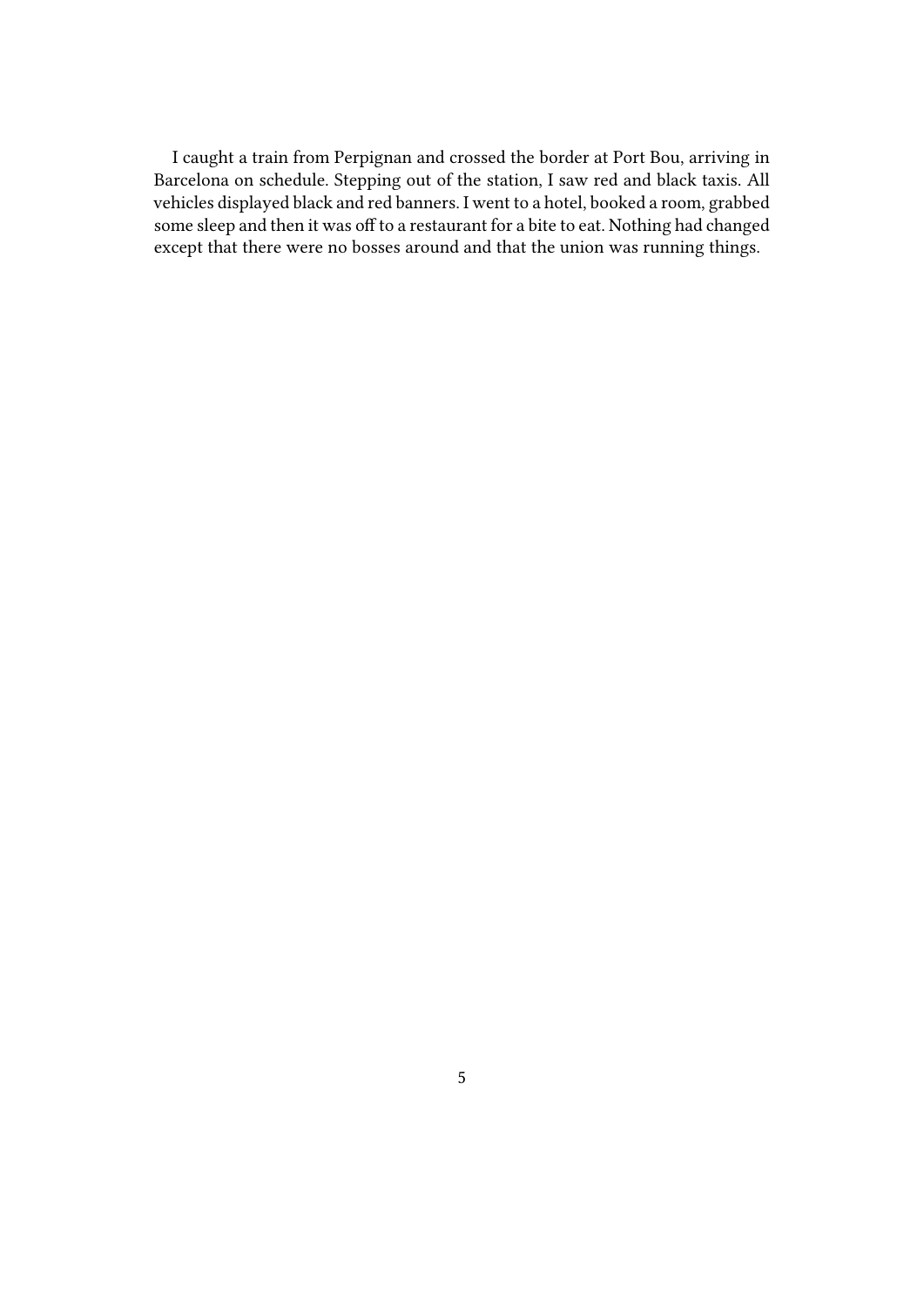### <span id="page-5-0"></span>**Italian Anarchist Volunteers in Spain**

#### <span id="page-5-1"></span>**July 1936**

By the evening of 19 July radio broadcasts were announcing that an army revolt had erupted all across Spain and that Barcelona had risen to counter-attack and frustrate it.

By 20 July the press carried lengthy but as yet confused reports from which it appeared that in various parts of Spain the populace was resisting the rebel generals who had mutinied against the Republic. In every one of those reports the role of the anarchists of the FAI and the unions of the CNT was so played up as to lead one (and especially those of us who were anxious for further news) to believe that these were the only ones encouraging and urging the people to stand up to the rebels.

On 21 and 22 July, the reports noted the capture of the Atarazanas barracks by the people, the surrender of General Goded and other officers commanding the Barcelona garrison, the heroic death of Francisco Ascaso – well known in France for having organised a plot against the life of King Alfonso XIII in Paris in 1927, a plot thwarted by French police when they arrested Ascaso himself and Durruti – the capture of the Montaña barracks in Madrid, the seizure of the factories, the burning of churches, the spontaneous direct organisation of the city's essential services by the people. The coup attempt had drawn a reply in the form of popular insurrection: this was revolution!

Among the anarchists in Paris and elsewhere in France all was excitement, coming and going, enthusiasm. Even some of the leading battlers of Italian antifascism, like Angeloni, Rosselli and others were sitting up and asking questions.

We had our first direct news from French comrades in Toulouse and from comrade Pasotti in Perpignan: throughout the war he was to be a splendid go-between keeping us in touch with Spain. We discovered that the Spanish comrades were fighting with makeshift weapons and that death was cutting swathes through the ranks of the people and among the anarchists who were the most daring.

The rebel generals, who made use of the garrisons under their command, had the bourgeoisie and the clergy on their side: from the outset the would-be coup had taken on an anti-Republican and fascist character. Every bourgeois house, every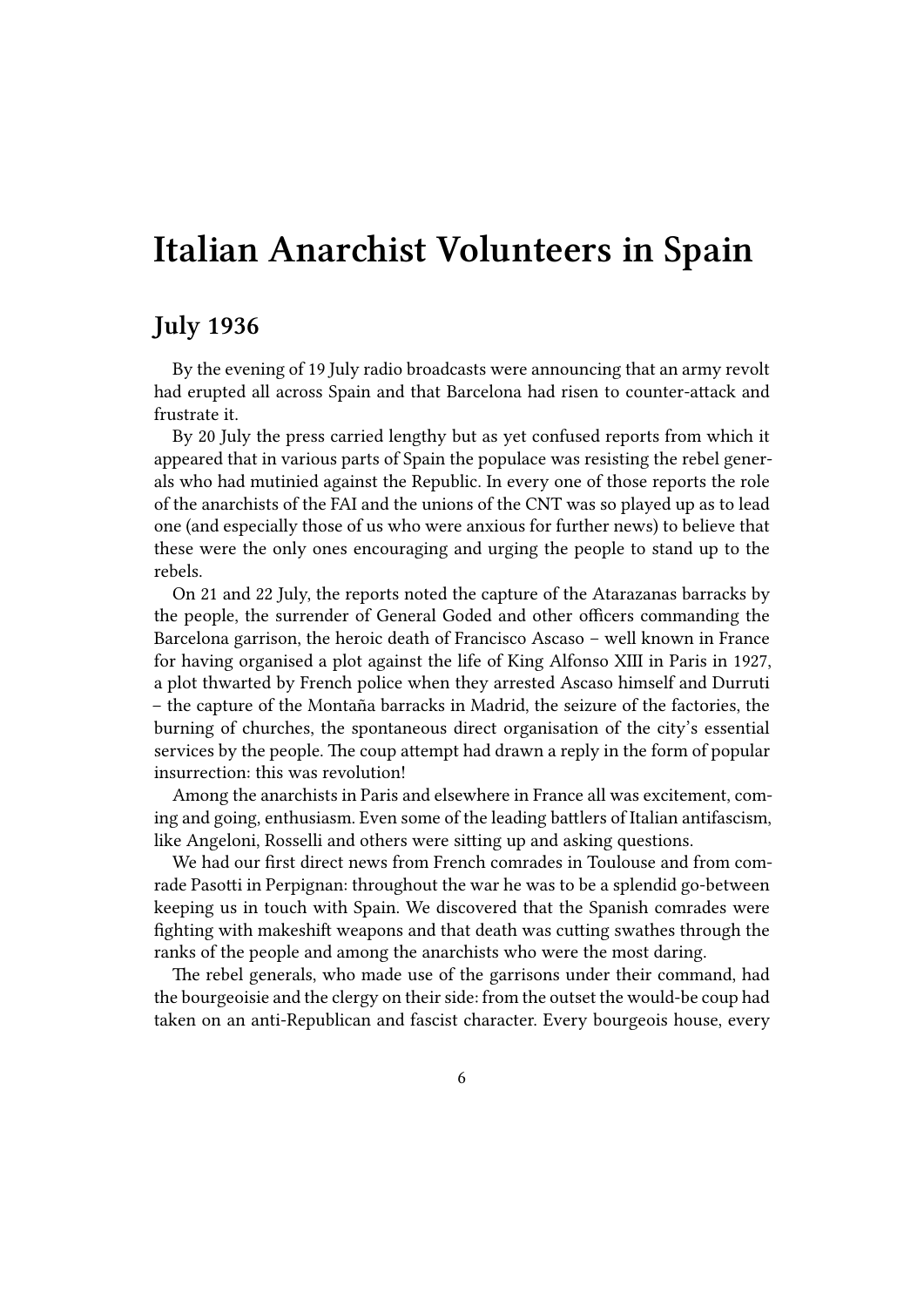club premises or premises of known capitalist bodies, every church – and there were lots of these in Barcelona and throughout Spain – was converted into a fascist redoubt, from where machine-gun and rifle fire mowed down the populace in their hundreds.

Yet the response from the people and the anarchists was improvised, spontaneous and powerful enough to mop up those allied forces in the city within a few days and to drive them out, with the anarchists formed into centurias of the 'Catalan Militias' free corps in hot pursuit, as far as Lerida and Sietamo, where there was fierce fighting, and to the very gates of Huesca and Zaragoza. Inside these last two cities the cowardice of the republican governors who negotiated with the rebels instead of urging the people against them as had been done in Barcelona, led to the slaughter of anarchists and revolutionaries and allowed the Francoists to ensconce themselves and fortify their positions.

In Paris we devoured all these reports. We decided that Berneri should set off with another comrade, whilst we would stay behind to see to the urgent business of arranging the arms, medicines and other materials essential to the Spanish fighters.

Berneri wrote back. In Perpignan he had found himself surrounded by lots of other comrades who were flooding in from all over France. They had been drawn towards Spain by an irresistible magnet. The presence there of anarchism, the architect and driving force behind the revolutionary thrust, the feeling of solidarity, the realisation that the involvement of the whole population in the social conflict might well trigger the decisive revolutionary backlash, so long yearned for, against international fascism – at that time the last word in tyranny and an ongoing threat of world war – moved all anarchists without distinction. Michele Centrone, Girotti, Bifolchi, Perrone, Bonomini, Fantozzi and Berneri arrived at the border along with many another. Organisationists and anti-organisationists, pure anarchists without adjectives and anarchists who had always campaigned inside the unions all turned up, drawn together by a serious intent that smoothed over differences of tendency and healed disagreements. Dauntless, impatient and in solidarity with one another and with the Spanish comrades, every one of them searched for ways to deploy his own talents and gifts of spirit and intellect, without need of leaders, guides, orders or plans, revelling in a common inheritance of splendid good sense, courage, resolute determination, ready, if need be, to offer up his own life so as to afford anarchism, which was being put to the test in Spain, the chance to become a bright beacon of concrete experiences in a dumbfounded world that was looking on, partly cursing it and partly in admiration.

During the last fortnight in July our activity was intense. We had established contact between Rivoluzio Giglioli in Paris, myself who was living underground in Lille (having been the subject of a deportation order) near the Belgian border, and Mantovani in Brussels on the Belgian side. The French comrade Trucheaux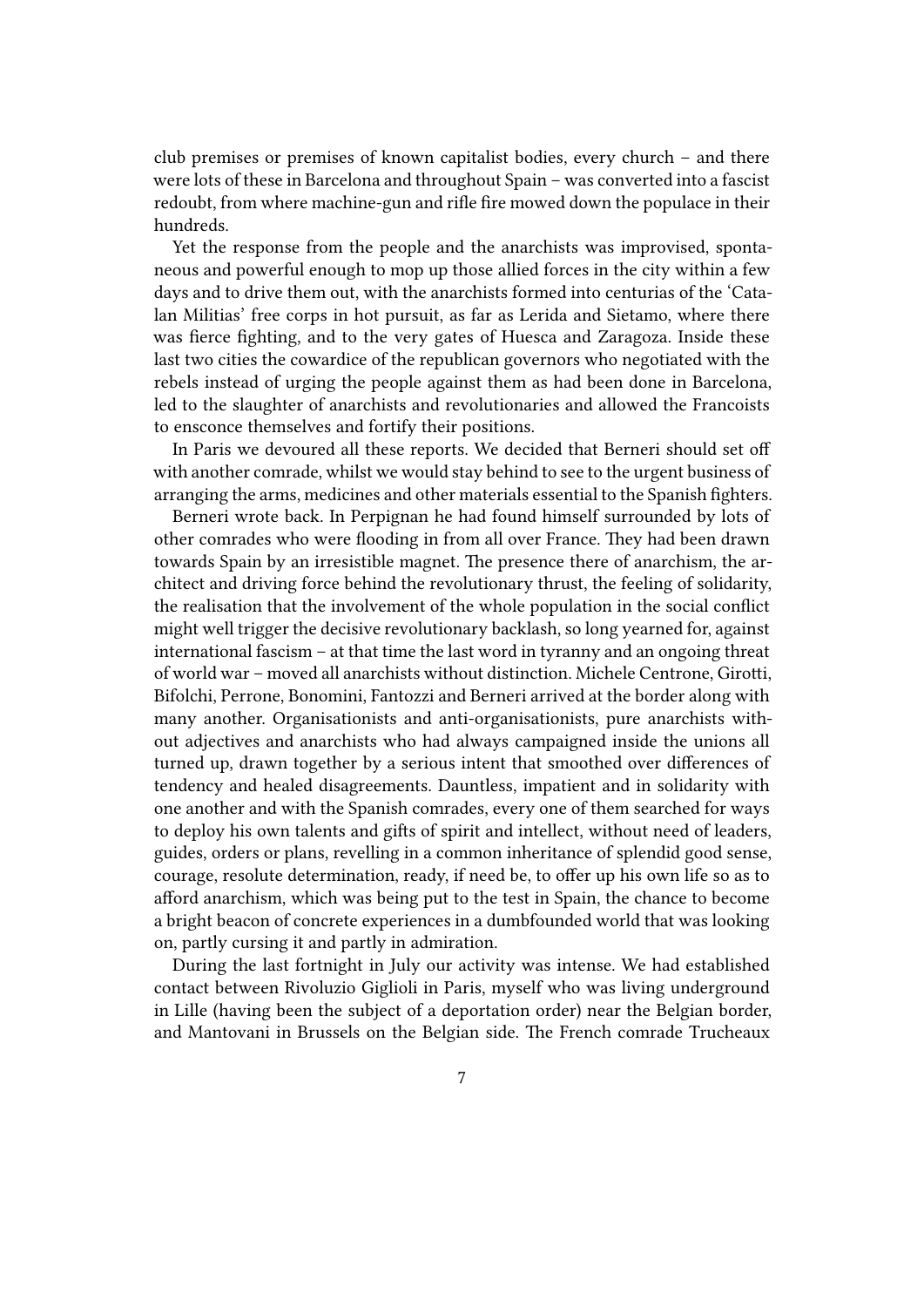from Toulouse was our liaison with the Spanish comrades. With the help of Hoche Meurant, a French anarchist living in Wattrelos on the Franco-Belgian border, we managed to make a few purchases of rifles from various arms factories in Belgium and ship them out to our Spanish comrades.

In Barcelona, meanwhile, Berneri along with Bifolchi, Rosselli, Angeloni, Calosso and a few others came to an agreement with the FAI and CNT comrades, through the good offices of Diego Abad de Santillan on the formation of an Italian Column made up of volunteer antifascist fighters: this was to be attached to the Francisco Ascaso formation of the 'Catalan Antifascist Militias' operating on the front in Aragon.

Camillo Berneri had been one of the speakers at the huge, solemn anarchist rally of more than one hundred thousand people in the arena of the bullring, bringing the greetings and effective solidarity of Italian anarchism to the revolutionary struggle being waged by Spanish anarchism. Comrades who had already been living in Spain – Fosco Falaschi, Virgilio Ghozzoli, Nicola Turcinovich and othersjoined the new arrivals whose numbers were growing by the day.

#### <span id="page-7-0"></span>**August 1936**

And so the column was set up. The group that had formed around Berneri, tireless in its efforts, its requests and its organising activity, managed to procure weapons, munitions, clothing and mules. In the Pedralbes barracks (renamed the Mikhail Bakunin barracks), in the redoubt which Pio Turroni and Giusti from Bologna were to occupy and through which we all passed to be issued with our equipment prior to setting off for the front, the preparations of the first International Column made up of anarchists and revolutionary antifascists who had voluntarily arrived to take on fascism on Iberian soil, were completed.

On the evening of 19 August the Column set off for the front. Along the route from the barracks to the railway station it marched through the streets of Barcelona flanked by a cheering populace. It looked the part with its rifles, machine-guns, mules, field kitchen and first aid teams with the doctor Ricciulli and the car with Umberto Calosso at the steering wheel.

At the station, men and equipment were loaded aboard the troop train. All that night the delighted crowds hovered around these men, offering them wine, cigarettes and food whenever they pulled into the stations along the route, in Manresa, Terrasa, Tarragona and Lerida where they arrived the next day at daybreak.

Angeloni was in command of the Column and he was regarded as the most expert and technically competent, because he displayed extraordinary organisational talents and there was also the matter of his cheerful manner and the absence of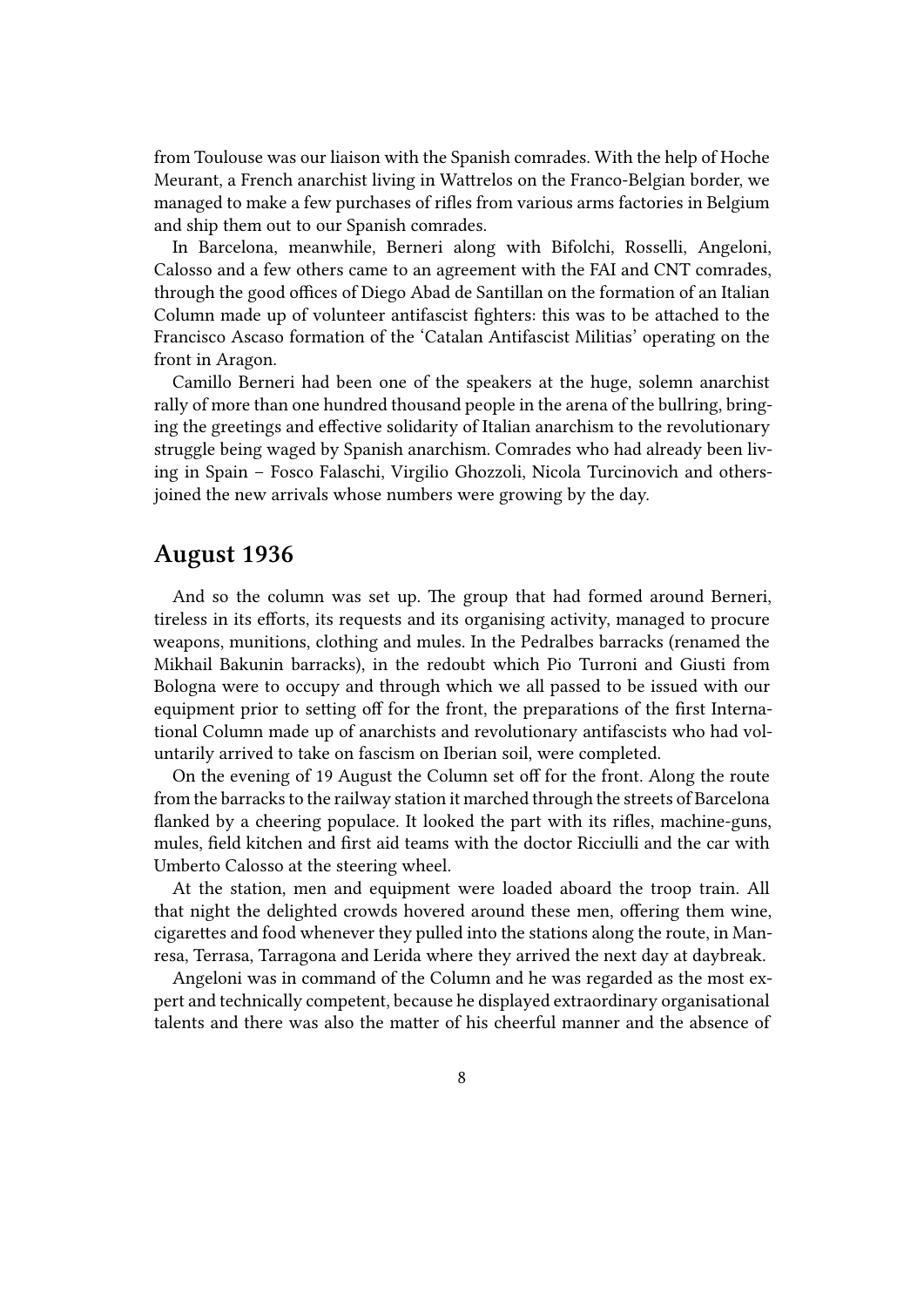all swagger. Everybody had absorbed a little anarchism and they all tried to avoid positions of command by staying invisible and backward in the ranks.

On 21 August the Column arrived in Vicien, a little country village which was to be our headquarters and there Domingo Ascaso (Francisco's brother, a pugnacious, zealous, level-headed anarchist militant killed during the May 1937 events in Barcelona) paid it a visit as the then commissar of war. It was he who suggested to the Column that it occupy the Galocha plateau, hill 521 – a vast outcrop rising from the plain, watered by the Isuela and stretching flat and regular into the Huesca-Sariñena-Tardienta triangle, extremely important strategically in that it overlooked the front and flanked Zaragoza-Huesca-Jaca highway. Angeloni had the bright idea of nicknaming it Monte Pelado (Bald Mountain).

On 25 August the active service element of the Column: the riflemen with Bifolchi and machine-gunners with Angeloni (the rest of the men making up the clerical, kitchen and first aid sections had stayed behind in Castillo San Juan, renamed Castillo Michele Angeliolillo) bivouacked on Monte Pelado and quickly set about digging trenches, from where they could kill without being killed and counterattack only if there were indications of enemy confusion.

At 4.00 am, on 28 August the fascists launched a frontal assault with increasing intensity against Monte Pelado. The first freedom fighter to collapse when a rifle bullet smashed his forehead was the old and well known anarchist militant, Michele Centrone, Well into his sixties, a small, thin southerner, Michele had been one of the first to set out from Paris, where he had been living in exile for years, to rush to lend a hand in the fight for a people's survival and the freedom of the world. Intransigent but not sectarian, he showed by example the admirable integrity of a life spent in the service of ideals that radiated from his every act, his every expression regardless of place or circumstance. He was one of those modest, obscure militants who make ideas strong with the doggedness, rectitude and sturdiness of their thinking, their unchanging display of feelings, and their constant presence in every action where lives are risked and death scorned.

The frontal onslaught was repulsed but it was followed by savage flanking attacks. On the right flank a bullet mortally wounded Fosco Falaschi who died a few hours later. His was another life devoted since boyhood to the anarchist ideal and now gone forever. Fosco Falaschi was a well known figure in world anarchism. A self-educated worker, he had turned himself by dint of sacrifices and dogged application to his studies, into a tremendously learned figure and that made him one of the finest columnists in *La Protesta Umana* to which he contributed regularly. We in Italy know little about this writer whose contributions went mainly to the Spanish language press. Articles of his had appeared in *L'Adunata dei Refrattari* sharing with the Italian anarchist immigrants in the United States the demands of anarchist activity and protest campaigns. With the deaths of Michele Centrone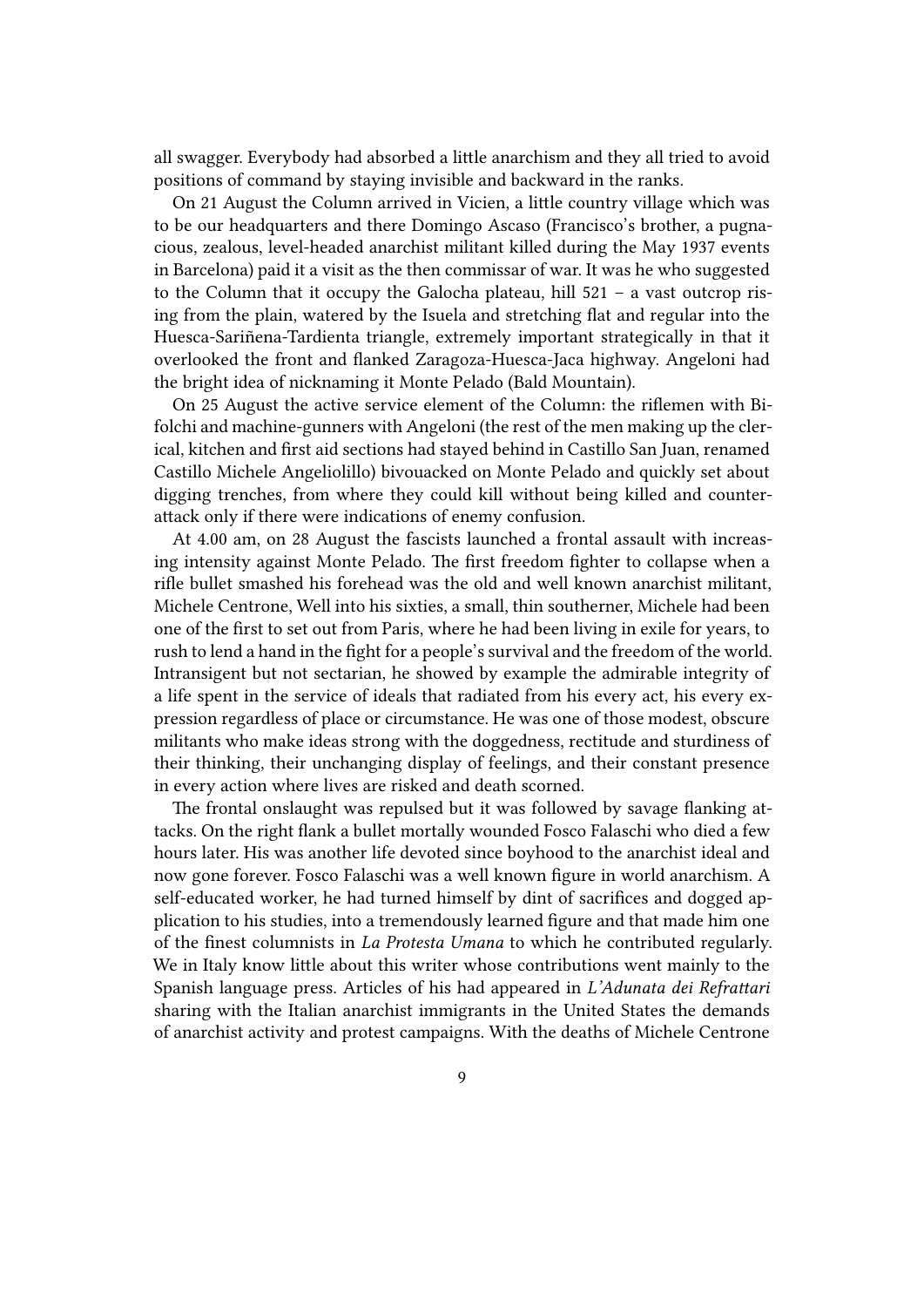and Fosco Falaschi, Italian anarchism had suffered its first rude losses and paid its first bloody levy to international solidarity.

On the left flank, Giuseppe Zuddas, a little Sardinian from Monserrato in the province of Cagliari and a member of the *Giustizia e Liberta* group met his death; and whilst intrepidly crossing some open ground to hurl grenades at the fascist armoured car that was preparing to resist and open fire, so did Mario Angeloni. It was in pursuit of the fascists who had been put to flight that Attilio Papperotto and Andrea Colliva, raising their heads above the parapet, met their deaths recklessly. Among the wounded was Mario Girotti, our dear comrade from Bologna, Cavani from Modena, as well as Matteuzzi and others who made it to the hospitals in the rear.

Michele Centrone, Fosco Falaschi, Giuseppe Zuddas, Attilio Papperotto and Andrea Colliva were buried in the little cemetery in Vicien and their graves were soon joined by those of Vincenzo Perrone and Bruno Gualandi who perished in the fighting in September and October. Mario Angeloni died in hospital far from the front lines, in Barbastro I believe it was, and his body was transported to Barcelona where it received a moving demonstration of condolences, which the Spanish comrades also extended to include the others who had also died a hero's death in that encounter – which went down in history as the most important battle on the Aragon front.

#### <span id="page-9-0"></span>**September 1936**

Throughout the month of September the activities of the Italian anarchists on the Huesca front and in respect of the French connection remained intense.

The securing of Monte Pelado made a whole series of operations against Huerrio, Casa Blanca and Huesca cemetery feasible. In the fighting that attended those operations – the object was to throw a cordon around Huesca and the vulnerable Zaragoza-Huesca-Jaca road – two splendid young Italians of great promise for Italian anarchism perished: Vincenzo Perrone who was, I believe, born in Salerno and Bruno Gualandi from Bologna. In a daring armoured car sortie the Piedmontese Guiseppe Barberis met a tragic end, whilst in the most exposed positions on the entire front, during September and October, Amedeo Giannotti, Romeo Pontoni and Cosmo Pirozzo met their ends. Among the wounded were comrades Guiseppe Raffalli from Montignoso, Giovannardi from Parma and others whose names I cannot call to mind.

It was thanks to these comrades' heroic sacrifice that the positions were held and strengthened. The trench works stretching from Huesca cemetery to the firing line on the right flank of the city right up to trenches manned by Swiss machine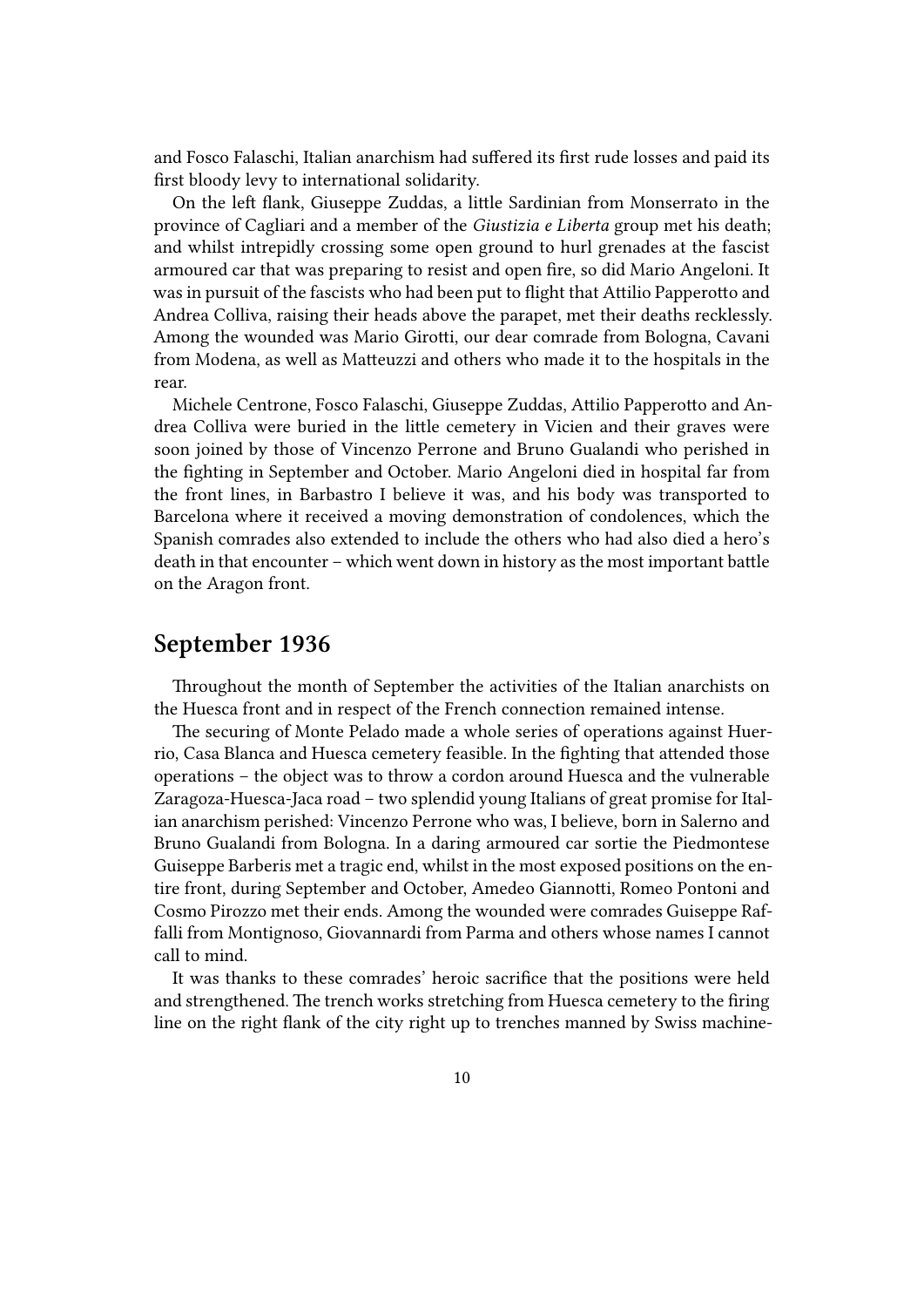gunners and beyond them by POUM units, were solid. The more exposed entrenchments on the left flank, which took in the Castillo Malatesta observation post – from where comrades Dino Paini and Attilio Scarsi were to keep a patient and depressing watch for months on end – extended as far as Casa Blanca, opening onto the lines of resistance at Cimilla, Huerrio and, further back, Castillo Figueras and Tardienta, the Communists' command post required constant vigilance and, given the lack of automatic weapons it was only the anarchists' fighting spirit and daring that made it effective.

Meanwhile in Paris the anarchists Cieri, Giglioli and a few others were having to contend with the communists who were dismissive of the anarchists' efforts in Spain and playing down the significance of the battle of Monte Pelado – which drew praise from the world press and inspired antifascists to make for Spain (lots came from America, among them Libero Battistelli as well as many anarchists) – dismissing it as an inconsequential skirmish, whilst Jesus Hernandez, the Communist Minister of education in the government of 4 September 1936 delivered a speech hostile to anarchists and anarchism, a speech widely reprinted in the Communist press around the world.

Tension was thus high when Italian communists and socialists summoned representatives of all antifascist currents, including the anarchists, to a meeting in Paris to consider and decide upon possible collective intervention in Spain by armed units under the control of the parties and the aegis of the Popular Front. The communists intended to set up an International Brigade to fight under the colours of the republican government in Madrid and in their own particular interest, with a rigidly hierarchical command structure and even then dancing to the tune of a Moscow-prescribed foreign policy that was as yet vague but in the process of being fleshed out within the Communist Party.

It proved impossible for agreement to be achieved. Cianca and Venturi, on behalf of the *Giustizia e Liberta* grouping, rejected the suggestion; Antonio Cieri and Rivoluzio Giglioli, on the anarchists' behalf, vehemently objected to it, arguing that the meeting had heard the Catalan revolution and its dead being insulted and that the intention was to humiliate the anarchists. They stormed out, slamming the door behind them.

#### <span id="page-10-0"></span>**October 1936**

Unlike Carlo Rosselli and Mario Angeloni, Randolfo Pacciardi had not thrown in his lot with the expedition to Spain. He was in Metz, perhaps waiting for someone to arrive to invite him to join in with the venture. That person turned up in the form of Romano Cocchi, who was at that time a real bigwig among the Italian com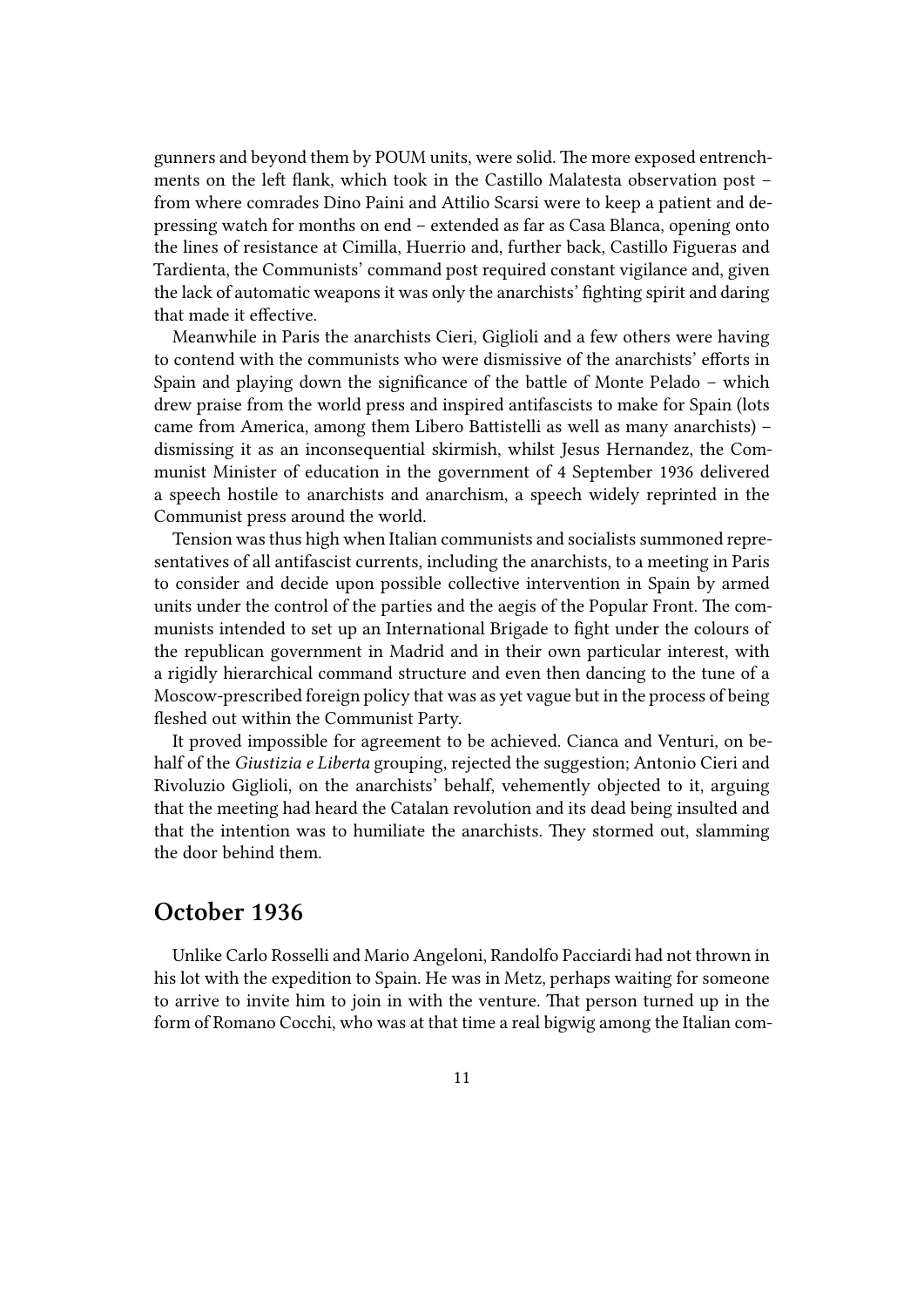munists abroad, and Cocchi managed to talk Pacciardi into assuming command of the planned unit that would later be known as the Garibaldi Battalion.

Pacciardi had no problems with abiding by the policy of a republican government, but for the communists, having a republican in command of a fighting unit made up mainly of communists signified their absolute obedience to the prescriptions of the Comintern which had changed its line, switching from a wait-and-see attitude to events in Spain to a policy of direct intervention, under cover of the formula of Popular Front, devised for the defence of the Spanish Republic and its government.

Thus communists and socialists converged on Albacete where the first battalions of the International Brigades were organised, but it was only around 28 October that the Garibaldi Battalion was formed, by which time the Italian anarchists and their friends had already suffered dozens of fatalities and wounded, and Spanish anarchism had been horribly decimated in combat due to their having unselfishly and courageously taken the lead in the fighting.

The International Brigades were the first deployed on the Madrid front towards the end of November, three months after the battle of Monte Pelado, and we would do well to take note of this fact so that comrades may enlighten the ignorant and refute the nonsense of those who, seeking to slander the anarchists, would like to brag about their having been the first to rally to the defence of the Spanish people.

But it was not only in the action on the front that the Italian anarchists took part. They were also employed in more delicate tasks and were especially entrusted with special missions requiring particular temperament, talent, courage and a sense of responsibility. In all such important and delicate tasks the Italian anarchists distinguished themselves and on occasion the success of a military operation, an arms deal, or the organisation of a branch of production, etc., was dependent upon them. The moving spirit behind all this joint activity with the Spanish comrades was Camillo Berneri; he was everywhere, tireless, courageous, thoughtful, living through and for the revolution. To those of us who knew him already, he revealed a new side, being transfigured and moving nonchalantly and dynamically through those unstable, complicated surroundings, listening, probing and answering everybody precisely, clear about what he knew, having long mulled over every problem as if it were and old acquaintance of his, when others were encountering it for the very first time.

Camillo Berneri was a born revolutionary who matched a practicality seeking to make optimum use of the movement's strengths and intelligence with the patience of a teacher drawing friendship and agreement from those all about him, and with the delicate sensibilities of a consistent, fair-minded anarchist of deep convictions; a rock of granite unscathed by the passage of muddy waters.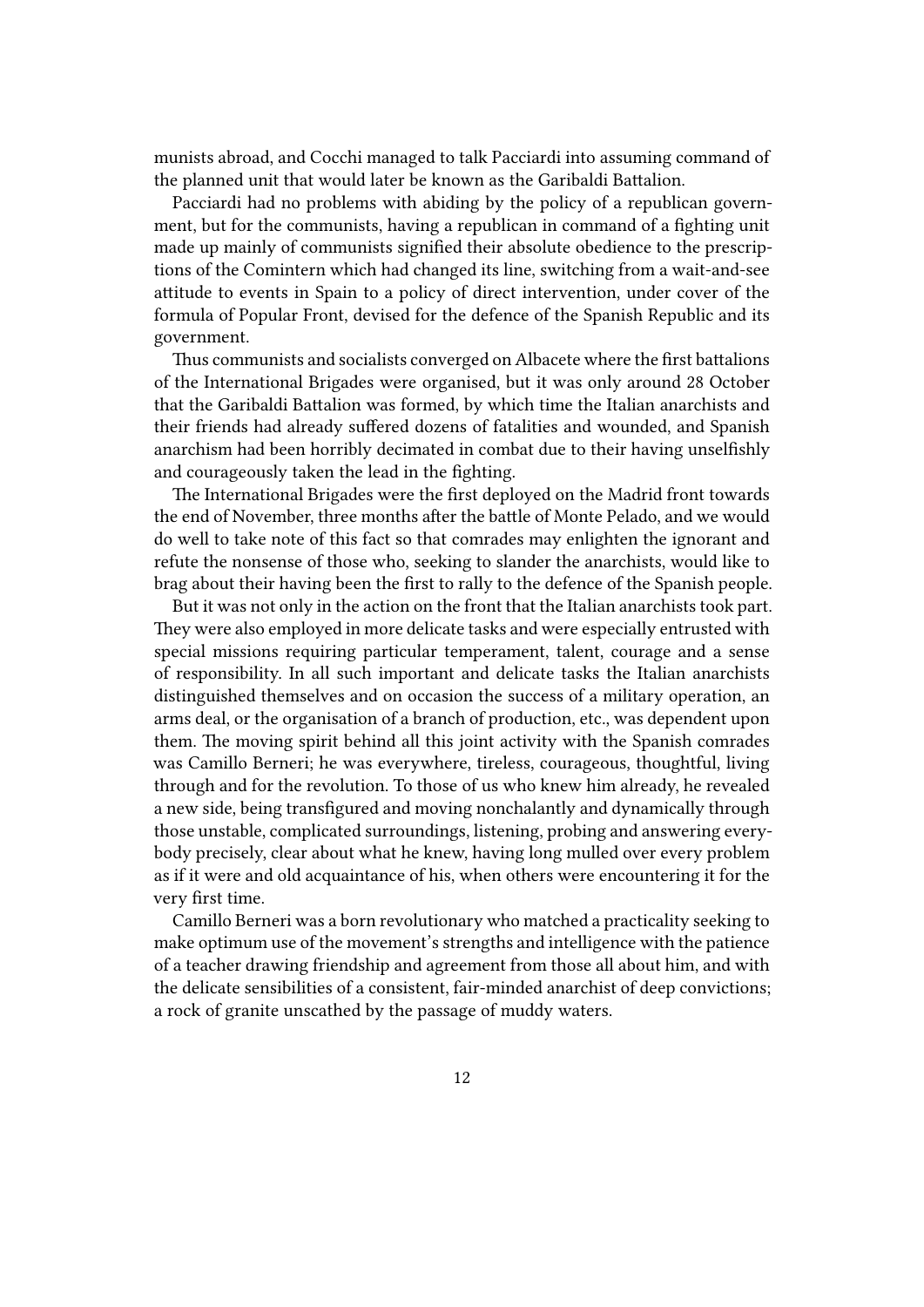For us, Berneri was anarchism incarnate. We could see in him the poetry of a Pietro Gori, the intransigence of a Luigi Galleani, the perspicacity and action of an Errico Malatesta. This philosopher was an anthology of forty years of militant anarchism and he offered it all the Spanish revolution with such simplicity and clear-sightedness that everyone, anarchists and non-anarchists alike, could not but be dumbfounded. He was the safe guide and ever blooming flowers of our activities on the front and in the rear alike. He would be a priceless mentor to us today. We do not mourn for ourselves but for his untimely demise.

#### <span id="page-12-0"></span>**November 1936**

From France, from America and elsewhere, fresh recruits arrived. Rivoluzio Giglioli and Antonio Cieri joined our ranks. Giglioli, precise, cultivated, used to work on building sites, did not stay with us in the Column but made direct contact with the Spanish command and successfully put together a company of sappers, made up almost entirely of Spaniards and vital in that rough terrain. Just as soon as the had been trained in fortification work, Giglioli and his magnificent men used to follow in the wake of the fighting, and as soon as the fighting men had taken a position, they quickly rendered it virtually impregnable.

Cieri did join our column. Daring, dauntless, lively, he was soon in charge of a company of 'grenadiers' whose function resembled those of the commandos in army units.

Madrid was under threat from the fascist noose. Durruti had set off with a few thousand anarchists and did much to put steel into the resistance of the population of Madrid. Everybody was flat out in pursuit of the same goal; Madrid had to be freed from the coils of death; the fascists must not pass. We too wanted to do our bit for the martyred city.

The Aragon front extended over a distance of 140 kilometres. Our plan was to shorten and take the pressure off that front by means of an operation that would enable us to focus all our strength upon the liberation of Zaragoza. Once our forces had mustered around Zaragoza and recaptured the city, we intended to press on with the attack against Navarre and link up with the militias in Bilbao and Santander fighting on the Northern front. Having committed his best troops against Madrid, the enemy had left Aragon to weakened and second rate units. Our offensive, if mounted quickly and with the element of surprise, would have forced the fascists to dispatch reinforcements to Aragon and withdraw troops from other fronts or from the main army besieging Madrid.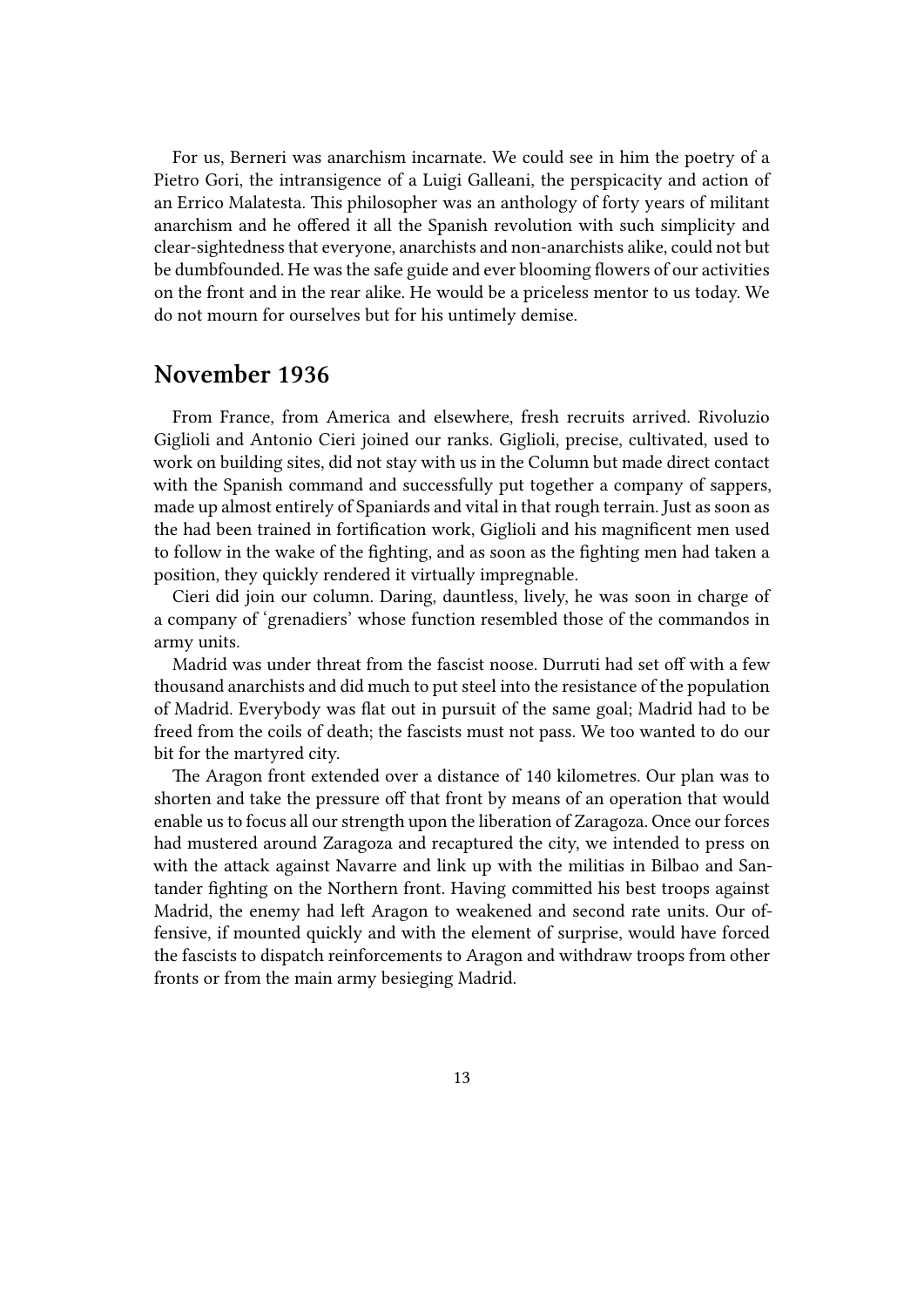On 18 November we captured someone coming from Almudevar. Under questioning he stated that the troops concentrated in the town did not number more than 3000.

In addition to being Ascaso's birthplace and thus something of a symbol for our Column which bore the Ascaso name, Almudevar was an important strategic point, a centre of road and rail connections of the first importance. Its capture would have allowed us to break the fascists' connections between Zaragoza and Huesca, both of which were besieged by militias. The push involved a rapid flurry of battles in Huesca, Zaragoza and Jaca, with Almudevar as the umbilical cord and it would have stamped out any focus of resistance and freed that front completely. We had a hard time getting a decision out of the Spanish command who only gave in to the insistence of Domingo Ascaso, abetted by Bifolchi and Rosselli. But they wanted the operation to be confined to Almudevar alone.

The attack on Almudevar was planned as follows: Bifolchi was to attack along the right flank of the town with support from one battery, which then moved around all over the place thus deserving its nickname of the 'ghost battery': Rosselli who had been entrusted with the overall command, along with Canzi, Cieri and Battistelli (who was in charge of a second battery) were to press forward through the centre: Cristobal Garcia, a Spanish anarchist, was to push forward along the left flank via Granja del Cuervo towards Tardienta, from where we expected reinforcements in the shape of a thousand men from the 'Karl Marx' Division, as promised by the communist Del Barrio.

The men on the right flank made a lightning assault and soon reached the outlying houses of Almudevar, whilst the forces in the centre, moving up in a wave formation in support of progress made on the flanks, snatched six kilometres of territory lying beyond Monte FAI and Monte Capri. We awaited the signal that would let us know that Santa Citeria, a fort overlooking Tardienta and in possession of the fascists, had been taken, before moving up along the left flank, but that signal never came and Del Barrio's men never arrived. We later learned that the communists had misled us with their promise of a thousand men, who they had decided not to send, since such reinforcement would have assured success and boosted the anarchists' prestige, when they really wanted to see them discredited.

Batistelli's battery, having loosed off a few shells at the start of the attack, then fell silent for a while, having run out of shells and explosive charges. The fighting dragged on for three hours which were spent vainly waiting for reinforcements that never came, and during this time the fascists had time to muster in Almudevar substantial reinforcements of their own brought in from Huesca and Zaragoza. The fascists' superiority was due primarily to the fact that they outgunned us, and to our being obliged to fight on two flanks only, with our left flank wide open to the danger of a sudden outflanking manoeuvre. We had no choice but to fall back and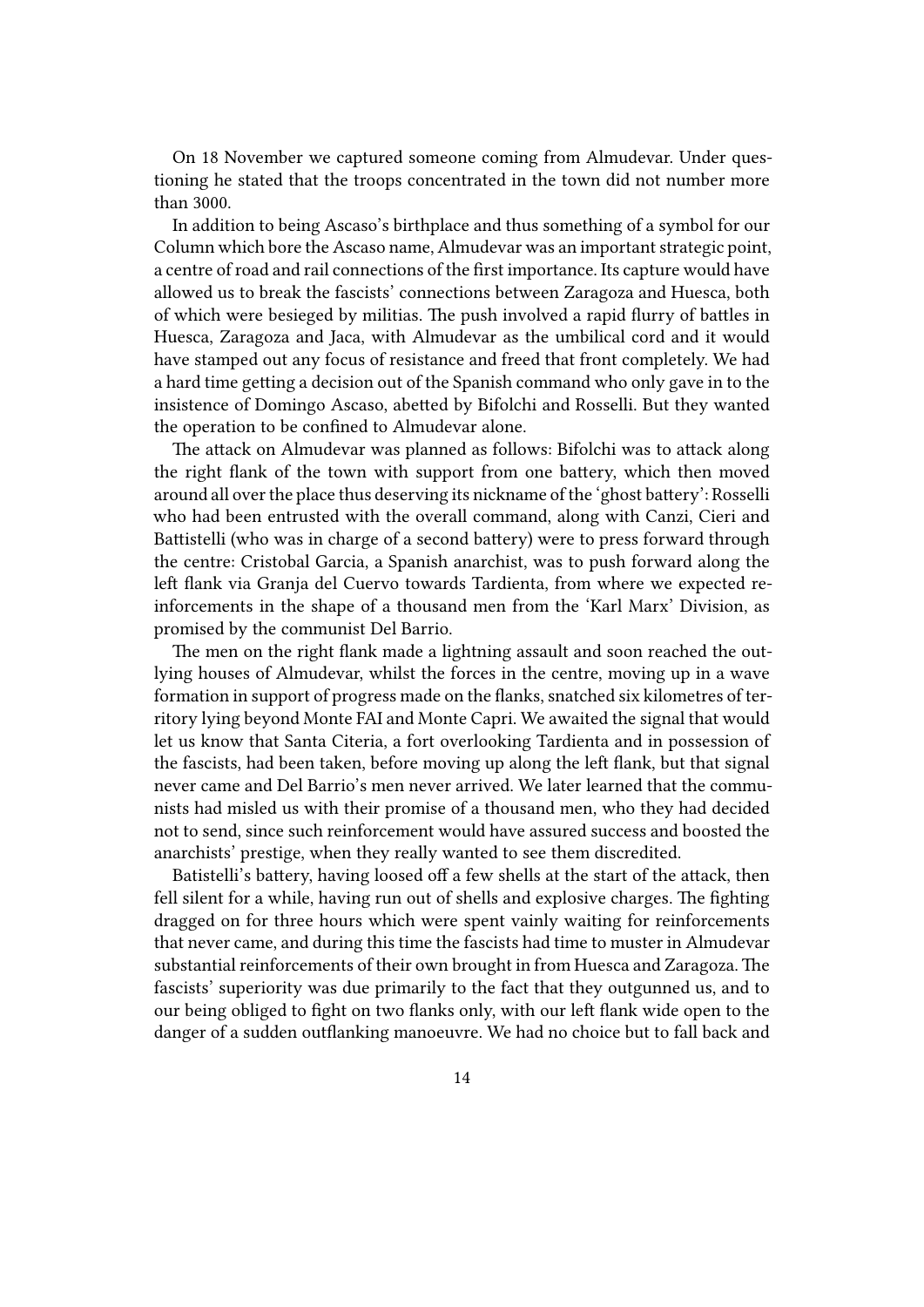the operation, which had cost us only two wounded in the attack phase, cost us thirty dead and lots of wounded in the retreat phase.

The dead included our anarchist comrades Natale Cozzucoli, Luigi Crisai, Vittorio Golinelli, Guiseppe Livolsi, Filippo Pagani, Corrado Silvestrini and the French anarchist Andre Couderay. Among the many wounded was comrade Vincenzo Mazzone from Messina.

Guiseppe Bifolchi had proved that he was possessed of undeniable technical expertise, sangfroid and splendid courage. Antonio Cieri, who had rashly risked his neck a lot in the fighting with sorties alongside his 'grenadiers' in the direction of Alcala de Gubierre, found himself surrounded by Moorish troops but managed to extricate himself and make his way back to our lines.

The positions captured on Monte FAI and Monte Capri proved excellent as they brought the highway within range of our machine-guns. But the hostility of the communists who had not shrunk from treachery, and the short-sightedness of the Catalan military command, anger at the aborting of the operation merely because of inadequate armaments, disgusted everybody.

#### <span id="page-14-0"></span>**December 1936**

The nerve-fraying days of positional warfare now began. Our sector of the front looked like it had been completely abandoned. Whilst courage is required in battle, we revolutionaries, raring to go, needed even greater psychological courage to endure trench life without moan or complaint, through the mud and the ice of midwinter, in temperatures sometimes twenty degrees below zero, in dugouts awash with rainwater. By night we did sentry duty numbed by the cold and snatched some rest on straw bedding in foxholes in Casa Blanca, in graves in Huesca cemetery and beneath tattered canvas. A dog's life!

We endured it with patient stoicism because, realising where our duty lay, we knew that for the first time anarchism had a chance to demonstrate its constructive potential and we felt in one sense as if we were the forward sentries of the social advances being made through the Spanish revolution.

The aftermath of the failure to take Almudevar made deep inroads into our morale and into the very life of our Column. We found ourselves consigned to idleness, isolation, sacrifices. Those comrades who still had huge reserves of enthusiasm and the younger ones chafed at the prospect of protracted inactivity along the front. Cieri, the Perissino brothers, Tommaso Serra, Vindice Rabitti, Gigi Evangelisti and lots of others burned with a sacred thirst for action and, more than anything else, cursed the higher ups.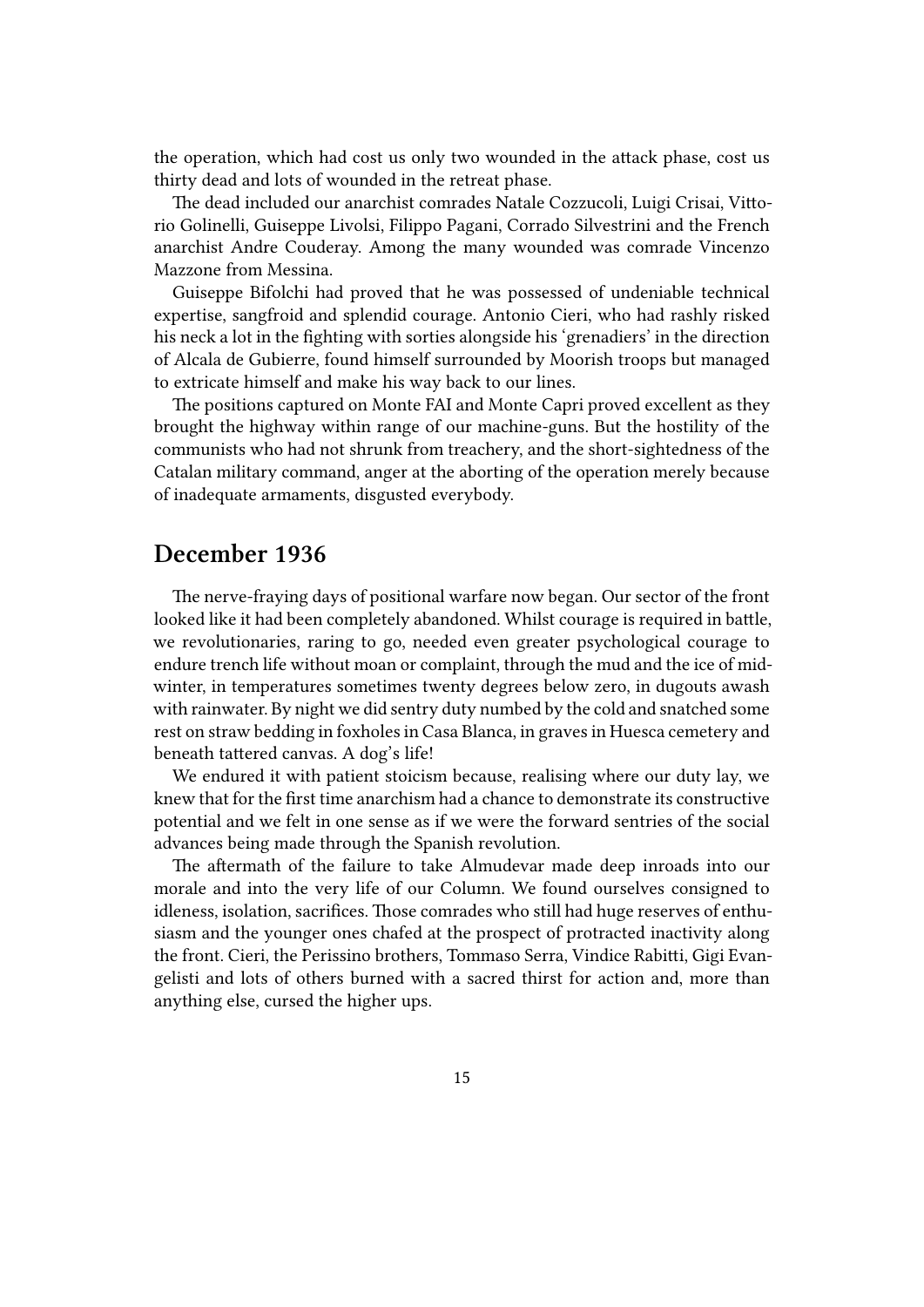I remember one very heated meeting held in the Castillo Malatesta in the presence of Berneri. It went on for nearly 24 hours and in the course of it a lot of things were made clear, light was shed on where a lot of the blame lay, and the situation was weighed up in a dispassionate and practical way. Among the comrades assembled there, there were some who had been in the trenches since August, living amid rats, hardships and lice, careless of the sores afflicting their bodies (often the products of dysentery, blood poisoning and other commonplace trench ailments). They had fought in every one of the battles along that front and had absolutely no intention of kicking their heels and rotting in the trenches.

The *Giustizia e Liberta* personnel had virtually all gone back to Barcelona or to France. The column had turned into an anarchist unit for the most part. A decision had to be made regarding the command of the Column vis a vis the Catalan government and the army command.

We all had the highest regard for men like Rosselli and Battistelli and the assertion made by Aldo Garosci in his book *The Life of Rosselli* which depicts me as hostile to Carlo Rosselli falls short of the truth. I was a friend of Carlo and we had been close since Paris. Our views were not the same and we started from different bases to arrive at what were often different conclusions, but the actual achievements of the Spanish anarchists drew him closer to the precepts of Proudhon and Bakunin for whom he had a great affection, and strengthened the bonds of our friendship. We had no reason to feel hostile towards him and the reasons that induced us to request him to give up the command were of a very different sort.

Rosselli was a politician and as such had too many irons in the fire at the same time: there was his newspaper in Paris, his *Giustizia e Liberta* movement, his dealings with foreign personalities for the purpose of ensuring shipments of equipment, technicians, arms – he had become a plenipotentiary of the Catalan government in certain matters – plus the military command off the Column. At the front things worked out practically like this: he was the nominal commander, whilst Giuseppe Bifolchi our comrade took effective command of the Column. The abortive attack on Almudevar had exposed this deplorable shortcoming.

We agreed at the meeting in question that the Column could not go on waging war against the fascists with a commander accredited to the high command and the Catalan government but continually absent from the theatre of operations, and another commander who in effect did have the duty to see the Column's requirements and deployment of its equipment and manpower for manoeuvres, and who was hampered in his every move because he was not formally recognised by the Catalan government and military command. The dilemma was this: either Rosselli stayed with the Column and thus gave up his political activity, or he passed the command over to Bifolchi.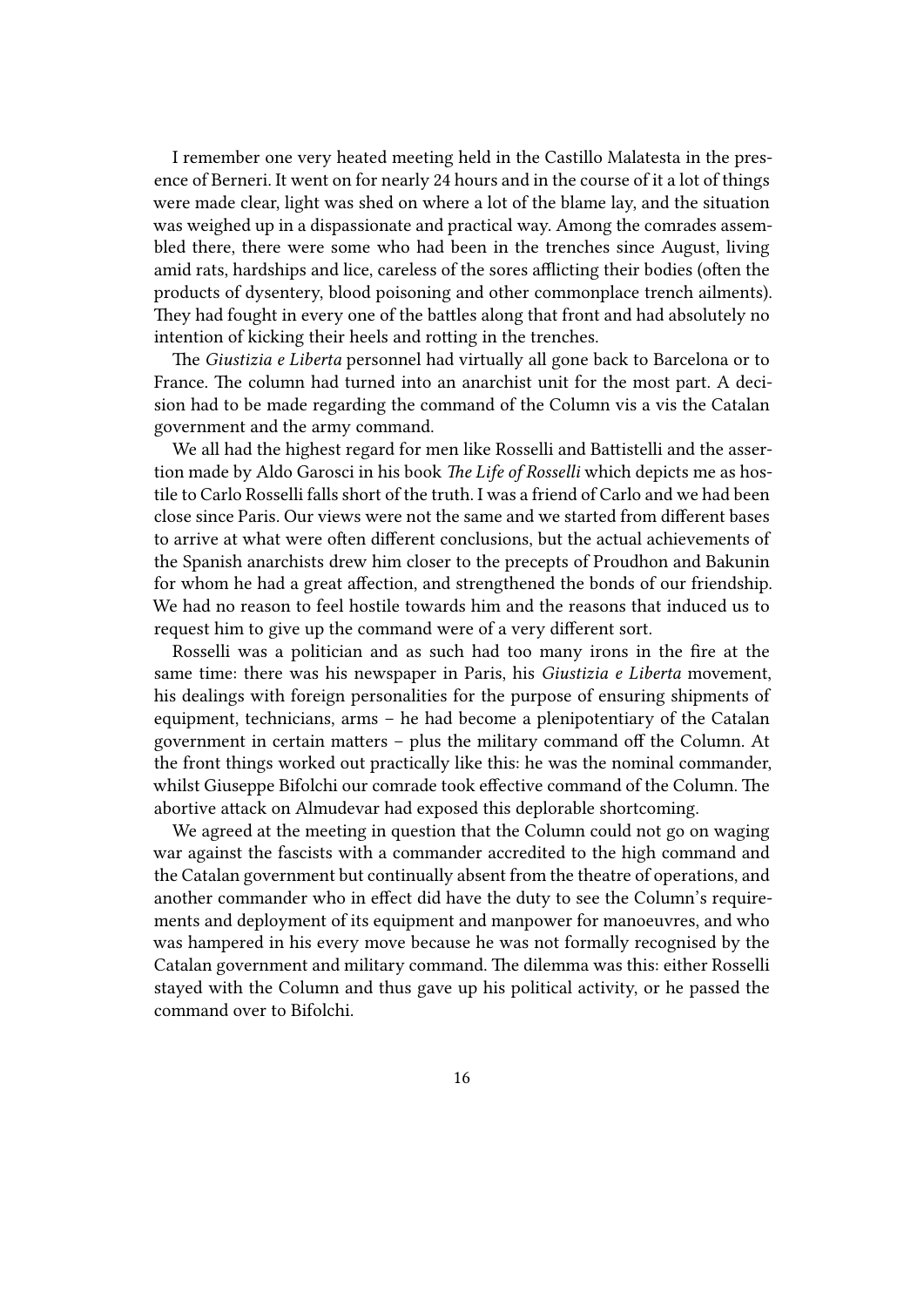Delegated by the assembly for this purpose along with other comrades, I tackled Rosselli who was then convalescing in the Swiss ambulance on the front from phlebitis that was causing him agony and keeping him bedridden, to pass on the decision we had reached. Rosselli readily understood the arguments we put forward and, in agreement with Battistelli who stuck with us to the very end, he submitted his resignation and expressed himself satisfied that we were replacing him with a man of the worth and competence of Giuseppe Bifolchi whom he honestly considered a friend.

We had to refer to the CNT-FAI Regional Committee and take steps to have Bifolchi confirmed as commander of the Column in replacement of Rosselli. Not taking time out to rest, we set off for Castillo Angiolillo at three in the morning. Berneri, Bifolchi, Russo (who was a captain with a POUM unit who had asked us to do him the favour of driving him to Barcelona) and I in Rosselli's car, driven by Equo Giglioli, brother of Rivoluzio Giglioli (he was killed on the front on 20 May 1937). On account of acute conjunctivitis contracted during the push against Almudevar, my eye was giving me pain and after we passed through Lerida I was sitting quietly while the others dozed after the conversation died down. Giglioli was driving and said nothing and inevitably, worn out, he skidded off the Lerida to Tarragona highway and we found ourselves coming to rest in the car which had shot between two trees along the side of the road, on the right hand side of a newly planted field. This came as a rude shock and the first one to appreciate our position was Berneri, whose head had burst through the canvas roof and framework leaving him with head and face slightly scratched. Bifolchi had a swollen eye and Russo was complaining about his right arm: the worst injured was Giglioli who had sustained a long, deep gash to the ridge of his eyebrows, whilst I was unscathed. We climbed out of the car, got Giglioli to hospital in Tarragona and then journeyed on to Barcelona by train.

There we were assured that an offensive on the Aragon front was being prepared. We left full of hope and let our comrades know that we would be very shortly in action ourselves.

The night of 31 December found men of every nationality and persuasion together as brothers at a supper laid on by Spanish anarchists and federalists in the 'mess' at Castillo Angiolillo and we made speeches in praise of victory and international solidarity.

Meanwhile the Spanish newspapers reported that our comrades Gino Bibbi, Giovanni Fontana and Umberto Tommasini had been arrested in Valencia on charges of having sold arms for the Aragon front.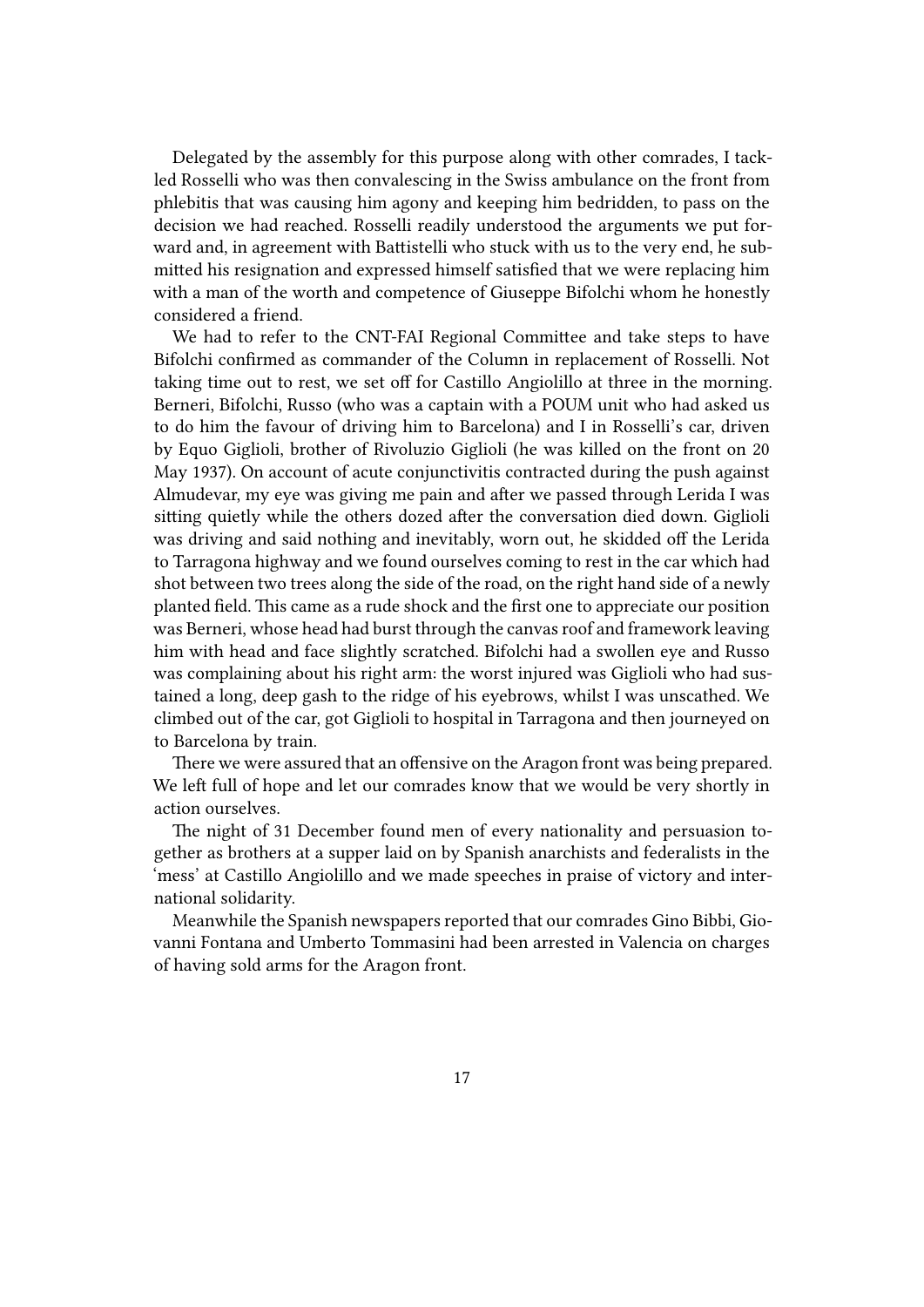#### <span id="page-17-0"></span>**January, February, March 1937**

The three Italian anarchists arrested in Valencia had been arrested, not by the State police acting on the orders of the central government but rather by a special party police who, with very definite collusion, handed them over to 'Police Headquarters' as counter-revolutionaries, and as such they spent a number of weeks in prison. Objections from anarchists turned into a widespread protest campaign by the press, the unions and military units that their arrest was robbing them of precious help, without which a number of military operations would of necessity have to be postponed and re-evaluated. The Defence Minister, Prieto, had to intervene in person to secure their release.

Our comrades had been carrying the usual papers plus special safe conducts issued by the Defence Ministry and Prieto himself, to assist them in mounting delicate sabotage operations against the fascist enemy, plus spectacular missions that only an engineer and aviator like Bibbi and experts like Fontana and Tommasini could have performed in the port. But the Bolsheviks had got wind of this and such was the influence they wielded over officials and institutions that the government and its ministers were powerless against them and the comrades' documents, whose authenticity was incontrovertible, were called into question or downright invalidated.

Once freed, our comrades had to give the slip to a manhunt mounted and organised by the Bolsheviks. This episode, together with a lot of others, provides a small taste of the tyrannical nature of certain methods and how mighty an influence the Communist Party had come to wield in the most sensitive areas of government and war policy with its interference.

The situation on the Aragon front remained one of 'no change'.

Among us there was a contingent of Swiss fighters, machine-gunners and medics, who deserve mention and praise. The medics ran the field hospital expertly and unselfishly (we used to refer to it as the Swiss ambulance) from its location midway between the Castillo Angiolillo and Huesca cemetery, on the national highway. It was overseen by a professor, a very talented and, in his own country, rather celebrated surgeon. Extremely likeable, modest and mild mannered, he regarded science as a calling and had rushed out to Spain to do his humane duty. He was surrounded by conscientious physicians who made no secret of their sympathies with Russia and the Bolshevik party.

Our beloved professor had a special fondness for us Italian anarchists and he soon revealed the way his mind had begun to work by enthusiastically announcing that he was an anarchist, which we made sure to celebrate in the austere privacy of his quarters. It was on that occasion that he overcame his fear and told us about the petty intrigues of his colleagues, their repeated attempts to recruit him and the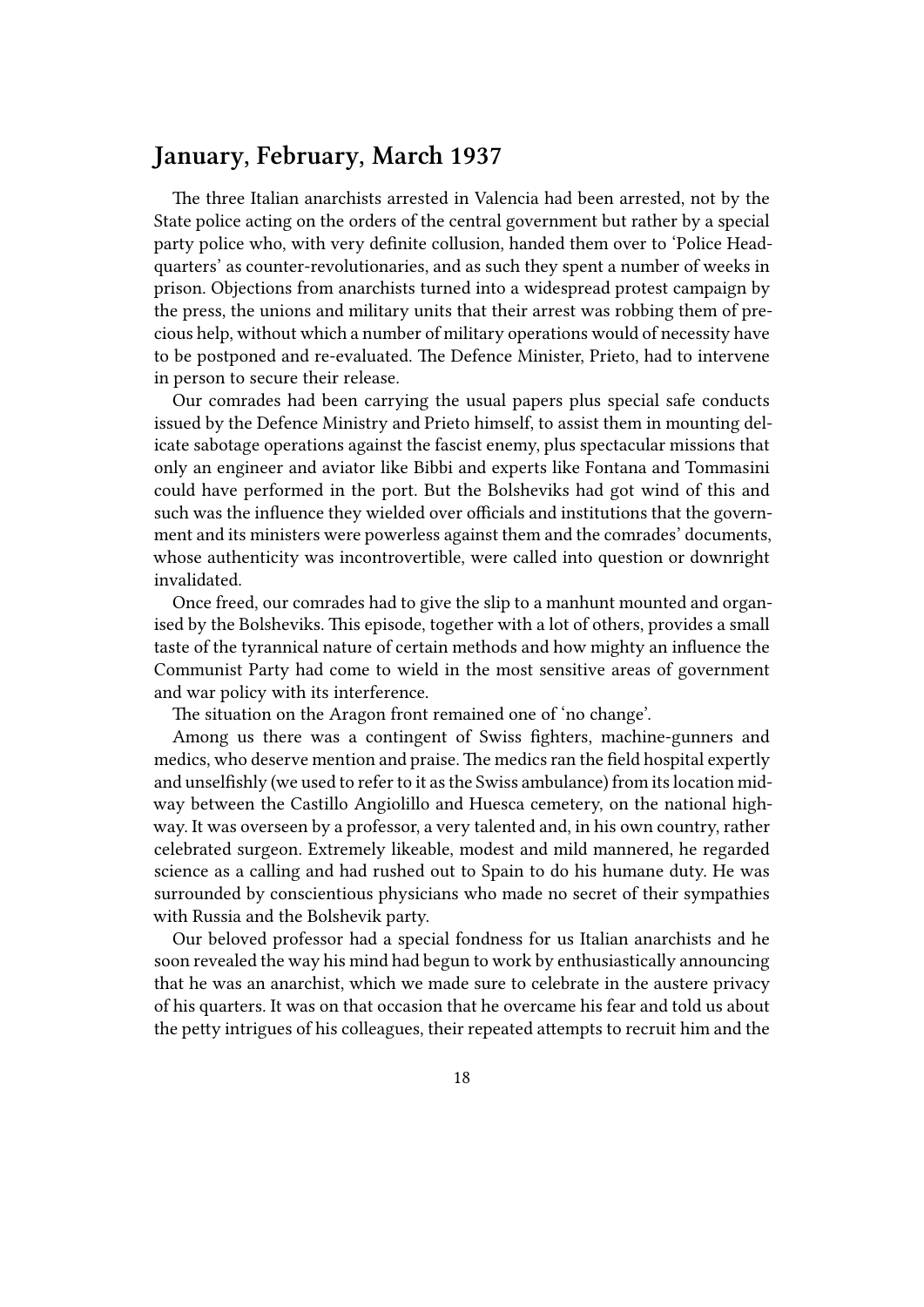meanness and petty hatreds they had come to direct at him once they realised that he was prompted by quite different feelings.

I came across him after the May events, wandering the streets of Barcelona, of no use to himself or anybody else, at a time when there was a dire need for surgeons and doctors in the hospitals. He wanted to go back to Switzerland but a court in his home town had sentenced him to a six month term of imprisonment for having left the country irregularly at a time when Switzerland was not issuing passports to doctors it suspected might wind up in Spain. The Negrin government had ostracised this scientist, who had carried out operations regarded as nothing short of miraculous, simply because his colleagues at the Swiss Ambulance had made him suspect in the eyes of the Spanish Communist Party.

The watchword was 'hang on' and for three months we held on to the Huesca front amid unprecedented hardship, impatience and fretfulness on the part of men who had come there to fight, ready to accept even death provided it might help the thing that had spurred them into action. The comrades found it hard to tolerate that daily repetition of the same old chorus, the tiresome work with pick and shovel expended on building up and knocking down again, the presence in the besieged city of Huesca of an enemy that we just knew was vulnerable and within range had we but had the wherewithal to mount an offensive. That sense of abandonment and isolation that gripped the throat, frayed the nerves and soured the mind, turning men from rational beings into crotchety, overbearing ones with no sense of fair play. The suffering we endured over those three long months on our stretch of front cannot be appreciated by anyone who did not experience it. There were comrades there who plotted virtual suicide missions: others who mounted coups de main of addle-minded rashness, driven by the need to 'stretch one's legs'. Three months in the depths of winter, in the foothills of the Pyrenees, at the mercy of the elements: three months with no action, defensive or offensive, were truly unbearable.

The younger ones chafed at the bit. Among those most determined to break the monotony were Cieri, the Perissino brothers, Gigi Evangelisti, Bernardini and others of tried and tested daring.

In Barcelona, comrade Attilio Bulzamini died.

#### <span id="page-18-0"></span>**April 1937**

Into the rising tide of resentment and malaise fell the command's response to our insistent and repeated requests for action. But there was talk of a group of volunteers from the Column taking part in an operation on the slopes facing our positions as the prelude to a push against long held and solidly entrenched enemy positions.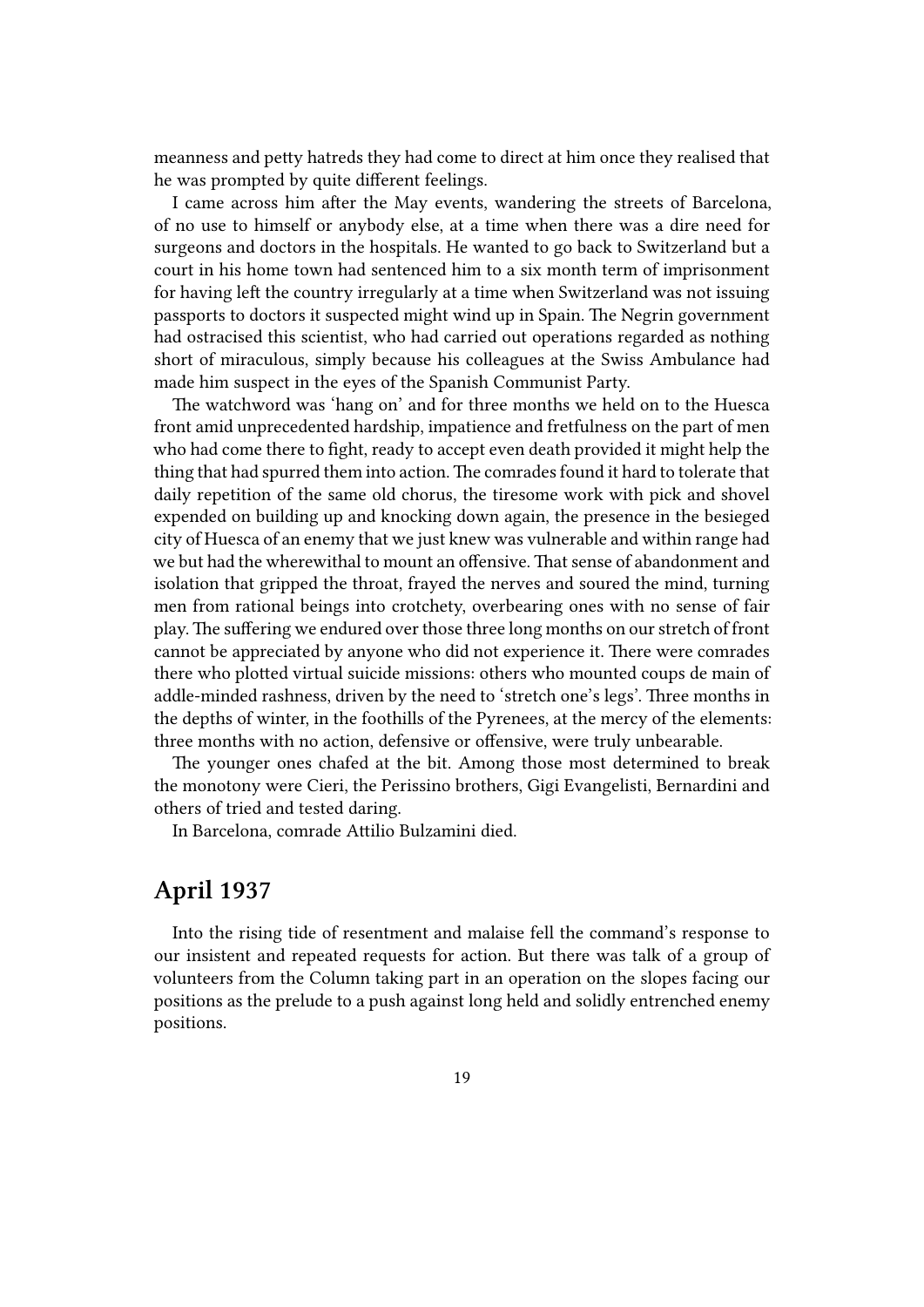The operation appeared to offer little assurance of success and back-up, leaving Bifolchi sceptical whilst the more hot-headed reckoned that the objective might well be attainable given sufficient daring and speed: essentially, both views were correct.

I was to have taken part in the sortie, but I was taken into hospital in Barbastro with an untimely deterioration in the condition of my right eye, a bad dose of conjunctivitis contracted in the action at Almudevar, on the very eve of the departure of the expeditionary group for Apies aboard two lorries, under the command of Antonio Cieri and Aldo Perissino.

Tommaso Serra, a splendid Sardinian comrade who was all faith and kindness, who came to look me up in hospital in Barbastro a few days after the action, brought me up to date with the fate of that intrepid expedition with its countless attendant acts of daring.

The action started on the night of 7–8 April. After a lot of mishaps and setbacks, by dawn on 8 April our people had reached the woodland at Apies and had hidden behind the trees and shrubbery there from the eyes of the enemy who were posted on the hills opposite. The position was scarcely the best and as any moment they might be spotted and encircled, or lose contact with the other units, the nearest of which was the P. Kropotkin battalion made up of anarchist youth, which was later to be decimated by fascist aircraft.

The Spanish command spoke up. Bernadini, a comrade from Trieste who had a marvellous command of Spanish, translated. The position opposite had to be taken and the machine-guns blazing away from a farmstead known as the Casa Becha located on the brow of the hill had to be taken out. Our people insisted that they should wait until nightfall, when, under cover of the darkness they could have taken the position with a surprise flanking attack and that crossing the 500 metres of open ground between the woods and the hill was certain suicide. But there was no listening to reason: the command gave the orders and they had to advance.

And so our people did advance, with the automatic rifles in front and riflemen along the flanks. They were met by an initial burst of enemy gunfire that seriously wounded Gigi Evangelisti (Gigi the Handsome as we used to call him) as he emerged from cover. Another brave young comrade, Luigi Trapasso (Orsetto or Little Bear) died in the attempt.

Casa Becha was taken, and the operation passed off successfully with a few dead and a lot of courage: it was an action worthy of commandos and revolutionaries.

Some comrades had dropped from the roof into the farmhouse which was still occupied by a few fascists, and it was in the course of this that Aldo Perissino was wounded in the leg. Unable to stanch the bleeding, the wounded Perissino was evacuated to the first aid post in Apies. That was the last we ever saw of him. We searched for him, his brother Corrado and  $I$  – some days after calm was re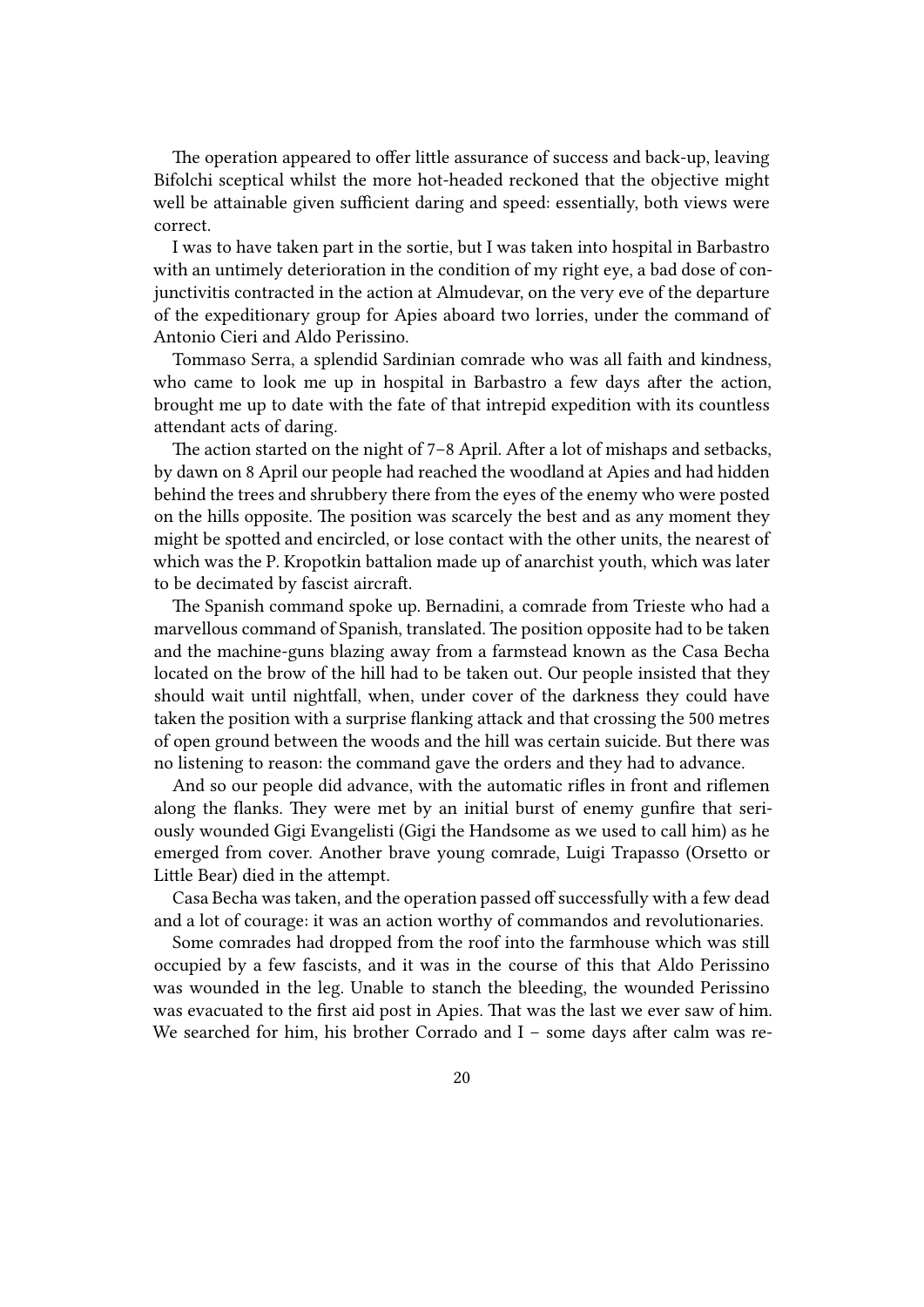stored – to no avail, traipsing from hospital to hospital along the route to Barcelona and back again. The only plausible explanation for his disappearance was that the wounded man and his stretcher bearers had been caught in a bomb explosion and been killed.

Aldo Perissino was the third-born of three brothers and one sister, all of them anarchists. Offspring of a very talented and exquisitely sensitive painter, they switched from a comfortable existence in their unforgettable Venice home to a life of toil and privation in Paris, where they had been forced to flee due to harassment by fascists who especially targeted the second-born and most pugnacious of the four, Mario.

Tall, sturdy and highly intelligent, Aldo had been passionate and thoughtful by nature. He had embraced our ideas with enthusiasm and conviction: he was one of the best hopes of our movement. He had conducted himself heroically in the operation, with superior judgement and generosity: he was able to exhort, comfort, reason and make decisions. He was a man of action, a born revolutionary.

That night while inspecting the captured position to ensure that all was as it should be, Antonio Cieri was struck in the temple by a rifle bullet fired from an adjacent enemy-held hill and was killed instantly. A native of Vasto, Cieri had embraced anarchism at a very early age. By nature exuberant, daring and resolute, he had taken part in the defence of Parma against Italo Balbo's fascist hordes alongside the *arditi del popolo* (people's commandos) and together with Guido Picelli made an effective contribution to the resistance offered from the fortress that the old Parma across the river had become, resistance that compelled the fascists to beat a retreat as happened in Sarzana in July 1921. The people of Parma still remember that fair-haired youth who flitted from group to group offering encouragement, and those adults whom I had occasion to meet in Parma after the Liberation still spoke of him with emotion and affection as if he was a fellow townsman of theirs.

In Cieri and Perissino we lost two priceless assets to our movement and our idea alike, as well as to the revolutionary struggle in Spain. They belonged to that breed of militant who had seen it all: struggle, misery, imprisonment, exile, and yet they remained more firmly wedded to anarchism than ever, making their own contributions to the cause whose very existence was increasingly in jeopardy, beset as it was by dangers and snares, we militants sensible to the ever growing burden they have to bear with every one of our number whose body is returned to mother earth.

It proved impossible to hold the positions captured in this operation. The fascist counter-offensive was murderous in the extreme. Spectacular numbers of tanks and aircraft fell upon men bereft of motorised transport, who put up heroic but atrociously inadequate resistance. The loyalist troops had to beat the retreat and Casa Becha also was abandoned.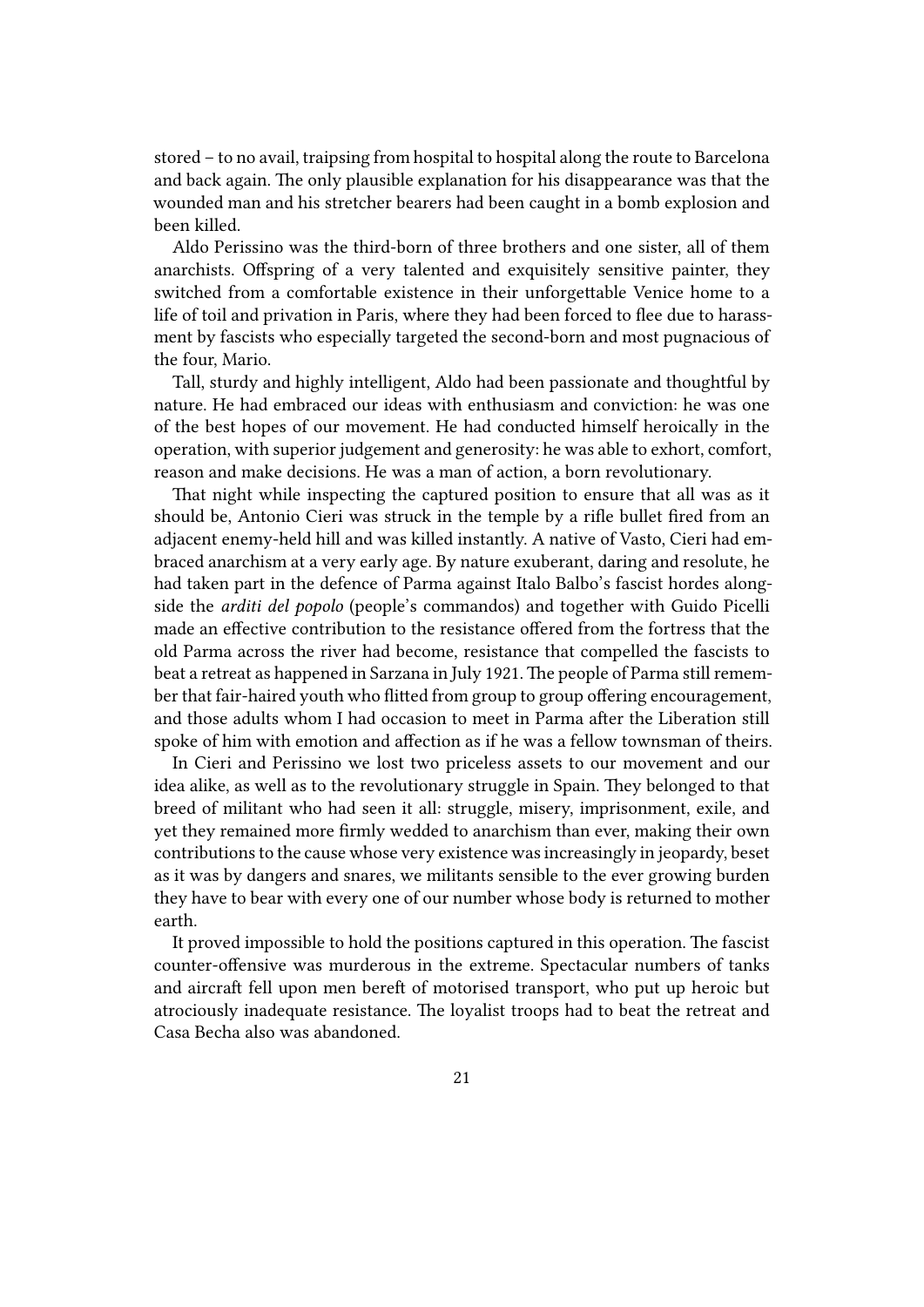Our Italian and Spanish comrades fought like demons, making astute use of the tiniest crease in the terrain, dispersing guerrilla-like to deny the enemy an overly visible target, desperately but with a magnificent spirit of solidarity heightened by danger and death. Other Italian anarchists perished in this tremendous combat: Angiolino Brignani, Vittorio Ortore, Raffaele Morote, Giuseppe Pesel, Carlo Poli, Raffaele Serra: among the wounded were Bernardini from Trento and others whose names I cannot recall. After a short stay in Barbastro hospital, the survivors, exhausted, lacerated and in pain, grieving for the loss of so many colleagues, set off on the journey back to Barcelona, where, on 25 April, by arrangement with the Spanish command they were joined by the remainder of the Column which had stayed behind on the Vicien front, together with Bifolchi, Canzi and Battistelli.

Our comrades had seven consecutive months of front-line service under their belt: a complete summer and winter. No further demands could be made of a man's physical resources: many of us had lost several kilos in weight, to the great annoyance of our cook at Castillo Malatesta, Marcello Bianconi, a jovial two hundred kilos plus.

But, for the sake of the truth, it has to be emphasised that it was not so much the failures at Almudevar and Apies that determined the Column's return to Barcelona, as the damned inactivity of the Huesca front, contrived by the central government and the Bolsheviks, whose sole preoccupation was with trying to undermine the anarchists' prestige by doing each and every thing they could, no matter how low, to place obstacles in their way, plus the campaign in favour of militarisation of the militias and their absorption into the regular army, which was being stepped up and issuing threats against those who failed to comply.

We had travelled to Spain with very clear aims in mind, and although we were antifascists we intended to remain antifascist revolutionaries and anarchists. No trickery and no bullying could have forced us into being the soldiers of a government, much less a government that had let itself be taken over by, on the one side, middle ranking bourgeois like the civil servants, professionals, businessmen and smallholders won over to the Communist Party by its formula of a broader Popular Front, and on the other by the Bolsheviks who brought shameless pressures to bear on the government, using Russian arms shipments as leverage.

In Barcelona, the comrades were billeted as best they could manage: some at the Spartacus barracks, some with the Malatesta group, Squadrini, back from a long stint on the Aragon front despite his years and ailments with the family of Girotti (wounded on the Huesca front), some in the Calle Muntaner, some with comrades like Gialluca and dear Maria who gave of their best in Barcelona's collectivised industries from the earliest days of the struggle right up to the exodus at the end of it. Berneri and Barbieri, Mastrodicasa and Fantozzi, Fosca Corsinovi and Tosca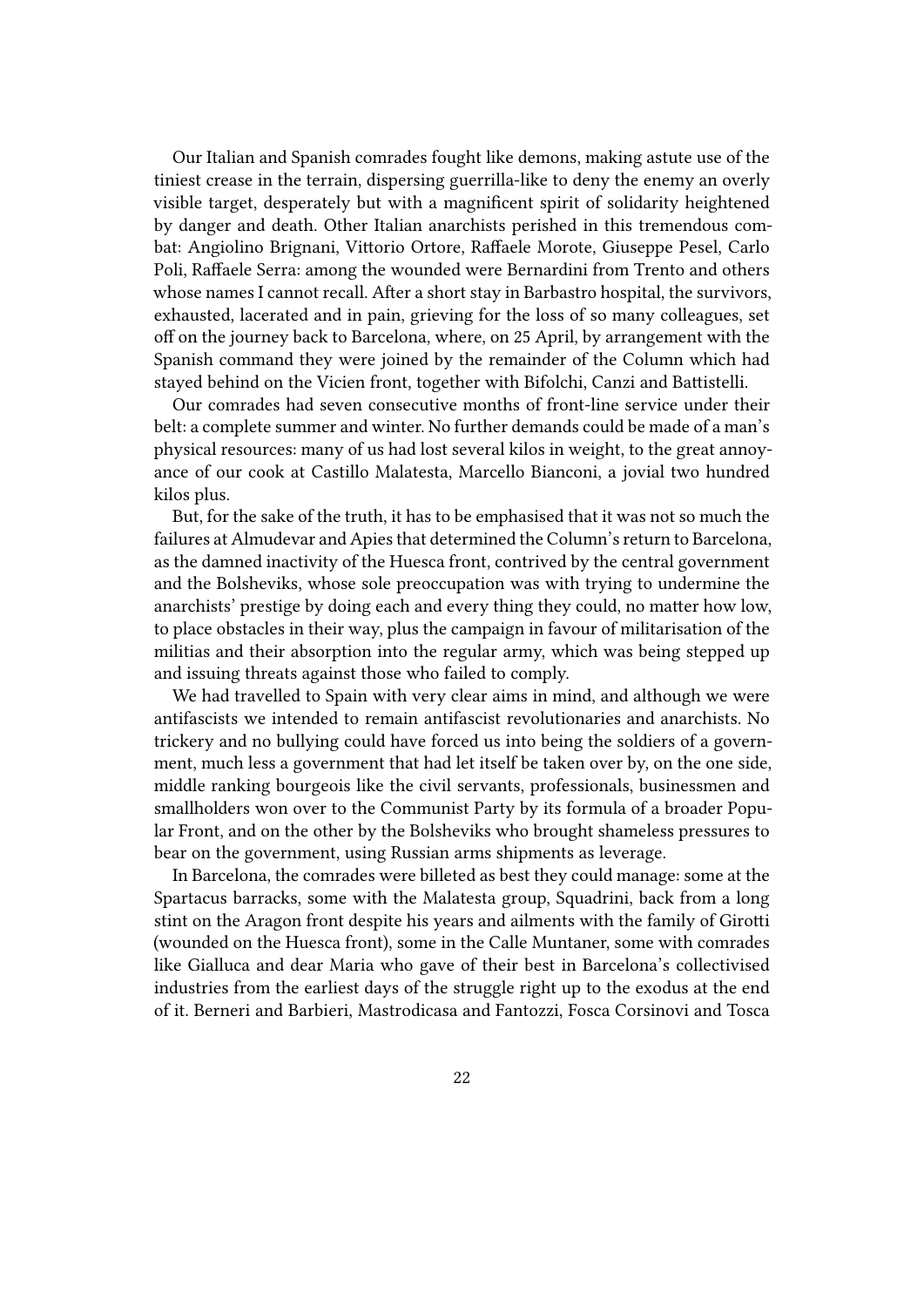Tantini occupied a first floor apartment at No 2, Plaza del Angel, at the intersection with the Via Layetana.

As can be seen, the comrades were scattered all over the place and the only liaison point was the USI (Italian Syndicalist Union) branch that occupied two small rooms in the CNT's premises: Celso Persici, Domenico Ludovici from *Il Risveglio* of Geneva, Virgilio Ghozzoli who edited *Guerra di Classe* along with Camillo Berneri looked after these rooms and they all saw to propaganda and liaison with the international anarchist movement.

We had a long and stormy meeting at the Malatesta group and a variety of schemes and plans were ventilated by the comrades. Some would gladly have seen the anarchists enlist with the Garibaldi battalion commanded by Pacciardi, which was preparing an operation on the Huesca front (this later turned out to be the battle of Cimilla, mentioned by Fausto Nitti in *The Major is a Red* which probes the battalion), even if for that operation only – Battistelli, Canzi, Mariotti and a few others had already transferred to it: others argued, first, that the intention was to disgrace the anarchists by mounting an operation on that front at the very moment when the Column had been obliged to return to Barcelona by the pigheadedness of the Spanish command in refusing to accede to our demand for action on the front, and, secondly, that if the command withheld permission for the Column to be reorganised as a politically independent free corps in a position to operate with complete freedom of movement, engage in coups de main and marginal operations that would simultaneously have enabled it to retain its combat and revolutionary vocations, then the best thing was for each of us to reclaim his personal freedom, and make ourselves useful in some anarchist collective or wherever he judged best.

On 3 May Camillo Berneri made a radio broadcast in commemoration of Antonio Gramsci, paying tribute to him in a speech in a moving spirit of brotherhood as an antifascist who had perished in the hands of the enemy, a cultivated man and a political adversary.

That was the position and the climate prevailing in Barcelona when the incidents in Barcelona burst unexpectedly upon us.

#### <span id="page-22-0"></span>**May 1937**

The attitude of the Communists had come up for consideration at the meting of Italian anarchists in the Malatesta group's hall. A decision had been made that we would keep in as close a contact with one another as we could, and, in the event of direct threat to our persons, would muster at the Italian Section of the CNT Defence Committee and at the Spartacus barracks. But it was hard to put this decision into practice, given the speed at which things moved, for they caught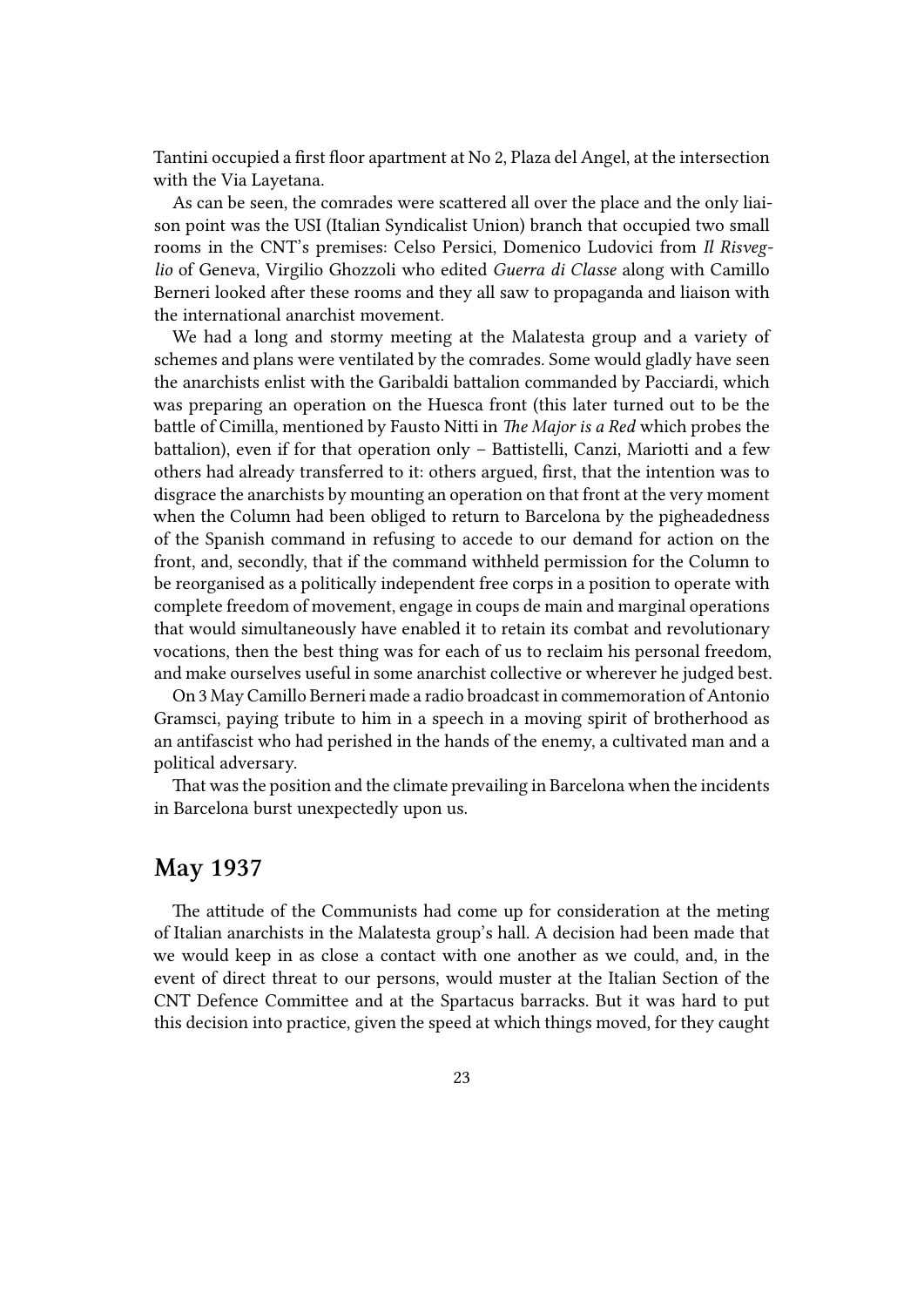every anarchist in Barcelona unawares, Domingo Ascaso included, though he was usually so well informed: he was treacherously murdered in Gracias, smack dab in the middle of Barcelona, whilst getting out of his car.

In the early hours of the afternoon of 3 May, two lorry loads of Civil Guards drew up outside the premises of the Telephone Exchange in the Plaza de Cataluña. Simultaneously, substantial numbers of Guards on foot and armed groups from the PSUC (Unified Socialist Party of Catalonia – communists) took over the buildings adjacent to the Exchange and all the strategic points in the city.

Since 19 July 1936 the Exchange had been converted from a privately owned company to a collectivised industry run by the CNT, with support from grassroots members of the UGT. The government had decreed a state take-over of the economy, at the instigation of the communists who hoped to take the government over politically once the Catalan economy had been wrested from the control of the unions. For some time the government and the communists alike had been seeking to introduce state capitalism, or, at least a restoration of private capitalism: this, they reckoned, would win them the sympathy and perhaps the support of capitalist governments in Britain and France, luring them out of their 'non-intervention'. They had vented their spleen on the libertarian collectives, targeted the anarchists with their physical hatred and declared open war on the FAI and the CNT.

The storming of the Telephone Exchange was the first essay at a communist coup d'etat, to be followed up by steps in the process of political and tactical takeover that would leave the Spanish Communist Party master of the situation and Russian Bolshevik agents the arbiters of Spanish foreign policy. We thought that that was the plan laid down by Stalin, and facts later confirmed that, just as we were preparing to resist it.

The attempt to seize the Telephone Exchange building was repulsed by the workforce there. With the extraordinary speed of an emancipated and naturally revolutionary people, the populace retaliated. It was instantly able to identify the culprits and asked for the dismissal and arraignment before a people's court of Rodriguez Salas, the commissar-general of Public Order, off Aiguade, the Minister of Health, Joan Comorera, the commissar in charge of Supply (provisions)… all three of them known communists of the PSUC, of which Comorera was in fact the general secretary.

Everywhere the workers threw up barricades. Our comrades stayed where they were when events overtook them and were unable to move around at all. Most of them were concentrated along with a few weapons in the Spartacus barracks and at the Defence Committee offices, where Bifolchi was. Zambonini, the brave comrade who was to be shot in Italy by the Germans, was at the Foodworkers' Union along with a lot of others – he sustained serious facial injuries there. Angelo Buschi was at the Metalworkers' Union, some others were at the Textile Workers' Union in the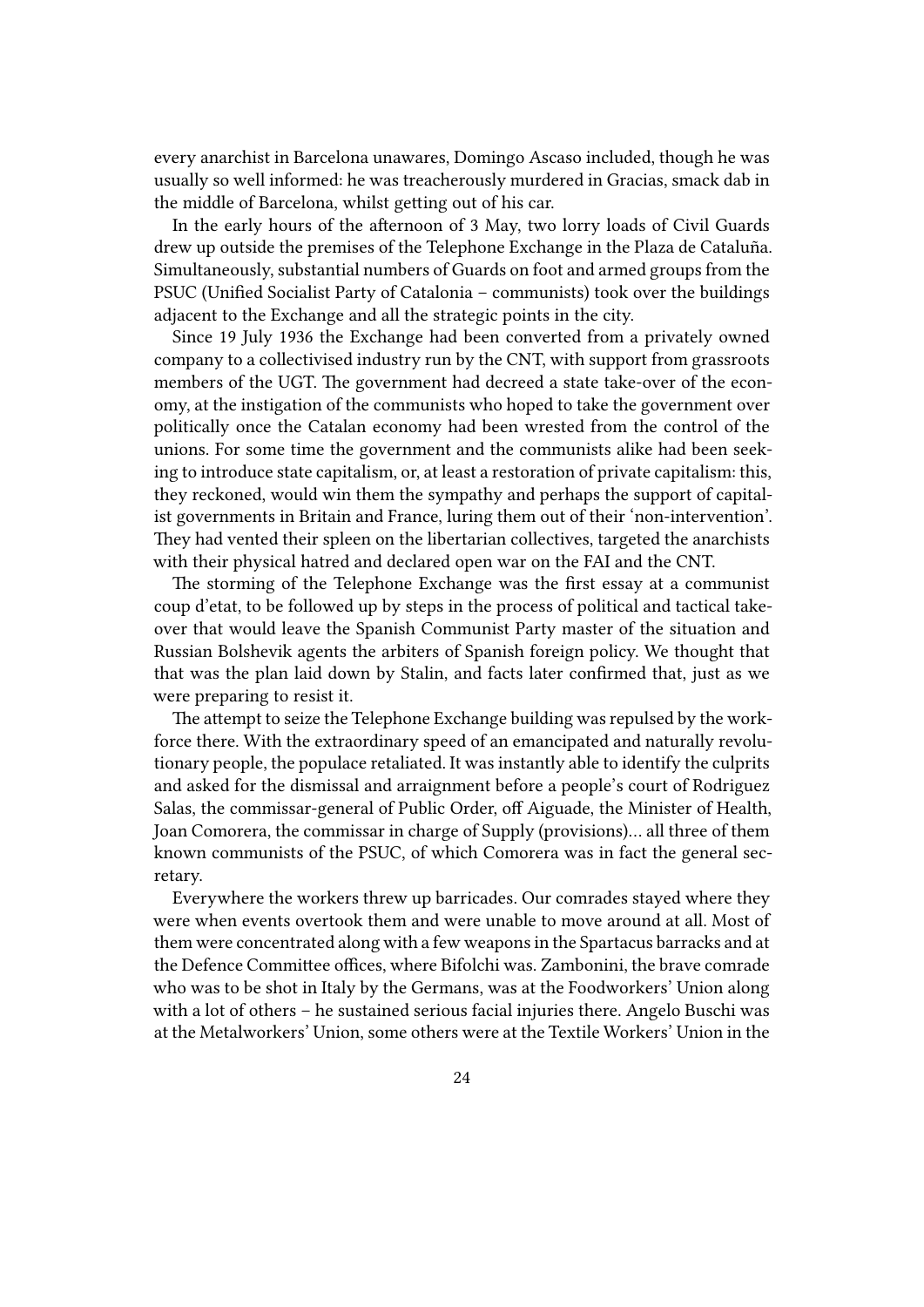Plaza de Cataluña, whilst I was at the Defence Committee in the Plaza de España along with Corrado Perissino, Emanuele Granata and Verde (an Argentinian).

The toll in those days of horror which lasted from 3 to 7 May was 500 dead, and upwards of 1400 wounded, almost all of them members of the anarchist movement and the CNT-affiliated unions.

Camillo Berneri was murdered on the night of 5–6 May and his body was recovered by the Red Cross from the land between the right hand side of the Plaza del Angel (where he had been living) and the Plaza de la Generalidad, parallel to the Calle Roland. Francesco Barbieri, arrested by the very same killers dressed as police personnel, was found dead in the Rambla de las Flores. We – Canzi, Fosca Corsinovi, Vincenzo Mazzone and I – identified both bodies on the morning of 6 May at the Clinical Hospital.

The murder of our comrades bore all the hallmarks of political assassination and it was not hard to identify the political movement to which the perpetrators belonged, since they were the same people who had murdered Domingo Ascaso, Jean Ferrand (the grandson of Francisco Ferrer), the POUM secretary Andreu Nin, the Austrian revolutionary Kurt Landau, Marc Rhein (the son of Raphael Rhein Abramovich of the Executive Commission of the Second International) and Hans Beimler, the one-time German communist deputy.

Other Italians had been murdered for belonging to the Italian Column and other FAI and CNT combat units: Adriano Ferrari, Lorenzo Perretti and Pietro Marcon, who were buried in the same cemetery and alongside Camillo Berneri and Francesco Barbieri.

On 20 May Rivoluzio Giglioli died at Carascal No 2, at the position known as Torraza. Whilst his company of Sappers was fortifying the position, he broke cover and was hit in the lower stomach by a bullet that ripped through his intestines. Rushed to hospital in Barcelona, he died under care there, content to die for the cause for which he had given his all, from his childhood in Modena through to his time of exile. Giglioli's death in 1937 brought to a close the long list of Italian anarchists who perished in idealistic affirmation of international solidarity and for the liberation of the Spanish people.

Lots of anarchists stayed in Spain right to the end of the hostilities, the defeat and the massive exodus from the country. Lots of Italian anarchists too were jailed, thrown in prison without ever being given a reason for their detention: many of those who enlisted with the Spanish anarchist formations suffered that fate: lots stayed with the agricultural or industrial collectives right up to their dismantling by violence.

The Italian anarchists' contribution to the Spanish revolutionary experiment was wholehearted, unselfish and sincere: a veritable poem of generosity, frater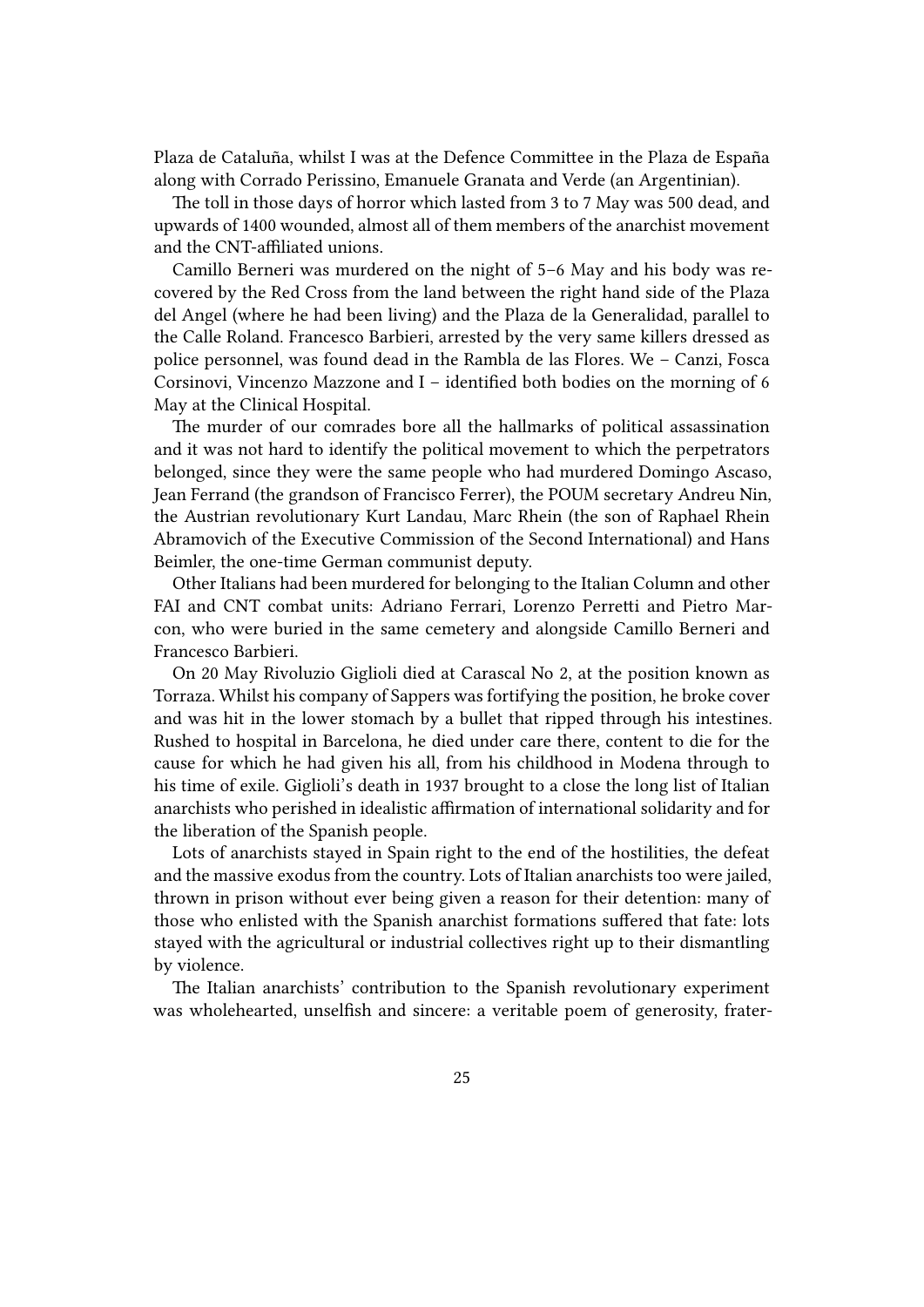nal solidarity, audacity, consistency of ideals and sublime resolution, which had its sequel in the liberation struggle in Italy.

*Umberto Marzocchi*

#### <span id="page-25-0"></span>**Epilogue: the death of Berneri**

On 1 May (1937) I was not in Barcelona but in Albero Bajo where the  $26<sup>th</sup>$  Division had its command headquarters. (Returning to Barcelona) I went to Sans to the Defence Committee run by Giovanni Verde, an Italian comrade who had lived in Argentina. I was his guest and quickly rushed to the phone, making calls here and there, but no one could give me any news of Berneri, until I had a call from Canzi after a couple of days. He told me: "I've been told that Berneri had been killed and that the corpse can be found at the morgue at the Policlinico hospital". So we arranged to meet up and we went to the hospital, Canzi, Fosca Corsinovi (Barbieri's partner), Vincenzo Mazzone from Messina and myself. At the Policlinico there were at least 400 bodies. We started to sort through the drawers… and I heard Corsinovi faint. She had recognised Camillo's socks, because she had done his darning.

Then came the funeral. Berneri's funeral procession followed an itinerary set by the Generalidad. Now this was a funeral for five, not for two, because Berneri and Barbieri had been joined by Ferrari and by someone else whose name escapes me just at the moment (it was De Pedretti- editor's note) who had been killed because they were wearing black and red neckerchiefs with 'FAI' written on them. We wanted our own itinerary and not the one set by the government and above all we wanted to march, especially past the Hotel Colon, which was the Russians' headquarters in the Plaza de Cataluña; and we did. At the head of the procession there were a hundred flags, all the unions, all the groups, followed by five tanks and behind the tanks a hundred anarchists from the MIR, the Revolutionary Investigation Movement, complete with their Mausers, and then the crowds. I marched in front with the Italian flag [the Italian anarchists' flag, that is – editor's note] and when we drew parallel with the Hotel Colon I waved the flag and all the other hundred flags waved, with their flagpoles pointed towards the hotel. This was a provocative act and our belief was, well, that they would respond to the challenge. But no, not a thing. They stood to attention and saluted.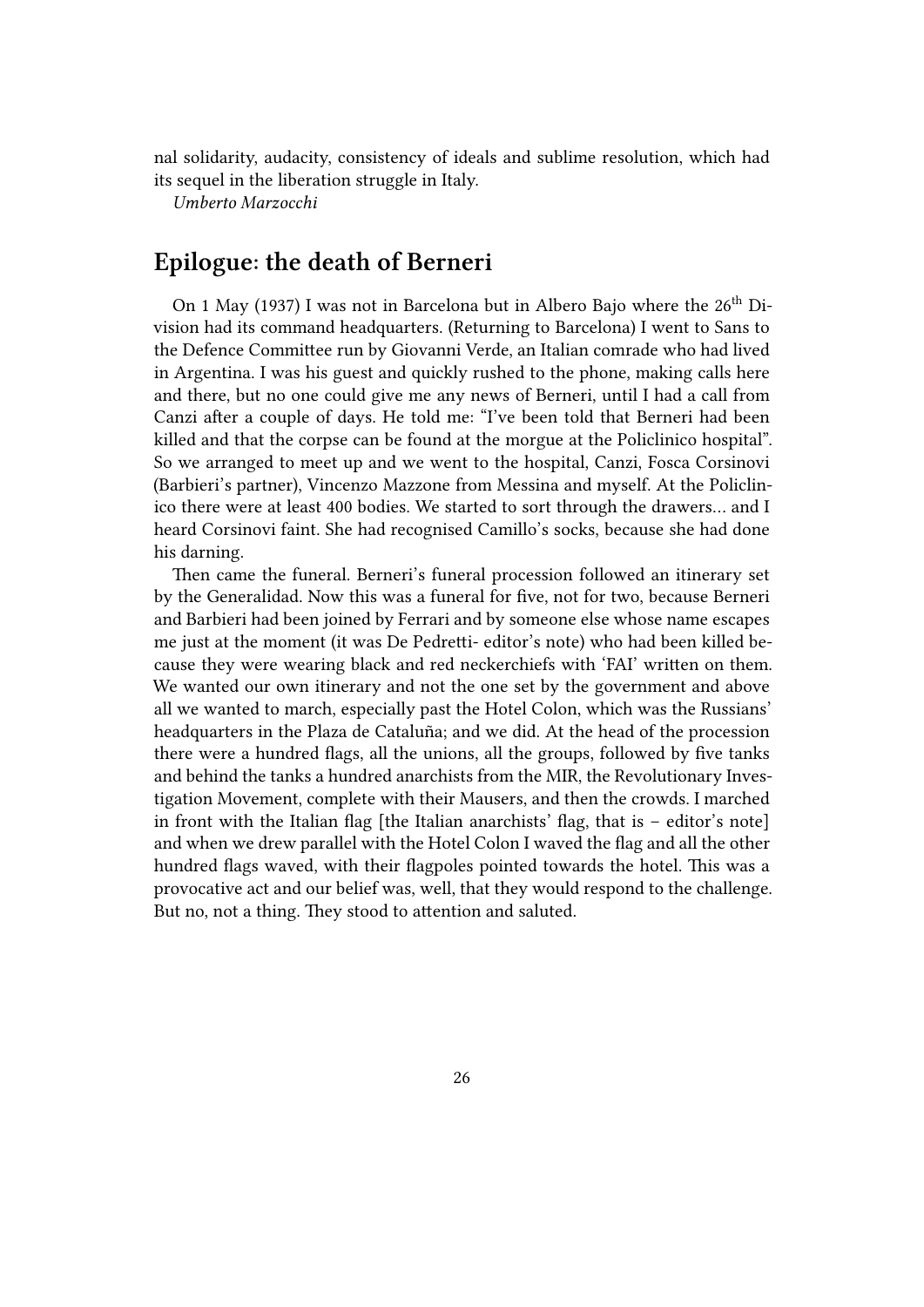## **UMBERTO MARZOCCHI – Notes on his life**

1900 – Umberto Marzocchi born in Florence on 10 October: his parents are from Livorno.

1917 – As a labourer working for Vickers-Terni at the naval dockyard in La Spezia he attends night classes at the Arts and Crafts School. With a number of anarchists excused front line service he refloats the Metalworkers' Union affiliated to the USI and serves as its secretary. Along with a number of very young people he was active in all of the agitation and strikes at the end of the war (in November 1918).

1919 – The anarchist movement in La Spezia is resurrected (ithere are 30 groups scattered along the bay from Cinque Terre to Arcola). The newspaper *Il Libertario* is resurrected and run by Pasquale Binazzi on his return from internment in Lipari. On 16 June there is rioting in La Speia against the cost of living: the police open fire, killing 2 workers and wounding 25. Marzocchi serves on the campaign committee. He is arrested and jailed in Sarzana but acquitted in court and freed after 54 days in custody. The court in Chiavari sentences him to six months in jail for "incitement to class hatred" for a speech he made to an anti-government protest rally, after some early fascists threw a bomb at a workers' procession in Milan killing one and wounding a number of others.

1920 – There is an attempt at revolution in the garrison town of La Spezia. On 3 June there is a raid on the Val di Locchi arsenal; a number of sailors are involved and there is a mutiny on board the destroyer *Duilio*, in which Marzocchi is involved. Tried in his absence on 21 February 1921, he is acquitted. He plays an active part in the factory seizures in La Spezia on 2 September.

1921 – After the fascists on the evening of 23 March smash the presses on which the daily *Umanità Nova* is produced in Milan, *Il Libertario* becomes a weekly and Marzocchi joins the editorial team. But his position becomes untenable: having escaped repeated provocations and threats from the fascists, he flees to Savona. There he plays an active part in the local anarchist group. He represents the Savona anarchists on the Antifascist "Labour Alliance" Committee that backs the antifascist general strike declared across the country on 3 August. on 8 August, fascists from all over Liguria and Piedmont descend on Savona to punish the city for its an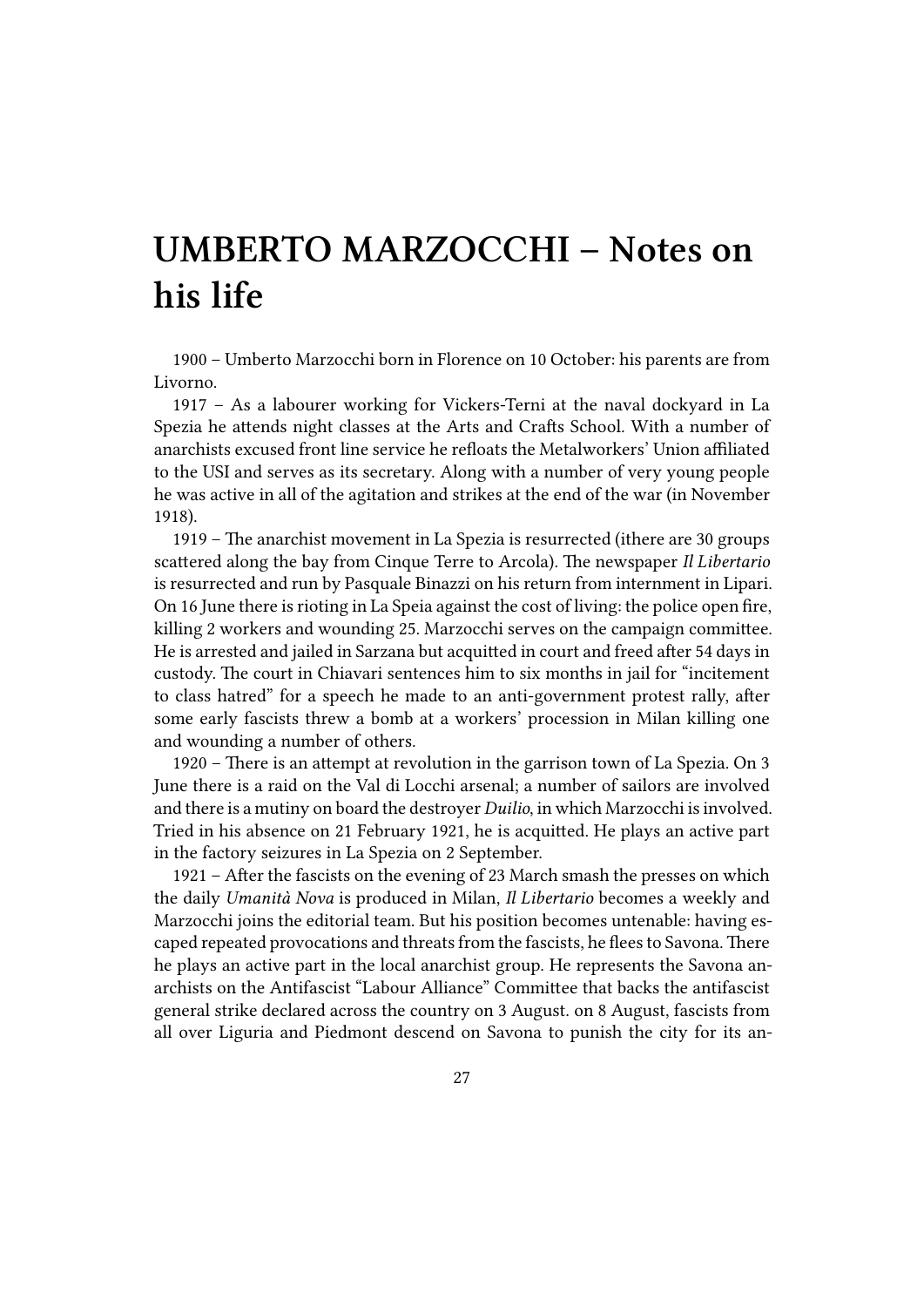tifascism. The town hall, where Marzocchi is working, is seized and fascists from La Spezia hunt him down, meaning to make him pay dearly for having organised the 'Arditi del Popolo' and his participation alongside these arditi in the events in Sarzana on 21 July, in connection with which he was charged but acquitted in court. With the help of colleagues, he manages to get away and flees to France where he spends the next 23 years, enduring expulsion orders and imprisonment, living under assumed names and up to his neck in all the anarchist and antifascist struggles.

1936 – Along with Camillo Berneri, he serves in the Francisco Ascaso Italian Column, part of the CNT-FAI militias on the Aragon front in Spain.

1939 – After the defeat of the Republic in March, he returns to France, fighting against the Nazi invasion and contacting the French Resistance (FFI) in Toulouse. He works in the lead and zinc mines in Sentin in the Ariege department, 2000 metres above sea level. He spends two years there organising smuggling lines across the border.

1942 – He moves to St Girons and in 1944, his mission in the city complete, he rejoins his partisan unit, the Bidon 5-Spanish Unit of the FFI, made up of anarchists and socialists. On 20 August 1944 his unit takes part in the liberation of St Girons, Rimont, Pamier and the Le Vernet concentration camp – where German POWs replace the freed antifascist inmates.

1944 – That October he carries a message of support to the Iberian Anarchist Federation Congress [There was a national plenum of regionals of the MLE in France held in Toulouse 5–13 October 1944 (maybe the FAI held a sub-meeting at the same time)] and sets off with G. Leval and Mirande on a lecture tour on behalf of the SIA (International Antifascist Solidarity).

1945 – Re-enters Italy (by irregular means, the National Liberation Committee government having refused to withdraw the immigration notice recording Marzocchi as an "anarchist to be arrested on sight") and resumes his propaganda work, writing for *Il Libertario*, *Umanità Nova* and *Volontá* and touring Italy wherever called upon to give talks and hold rallies on behalf of the Italian Anarchist Federation (FAI), for which he handles mostly international relations, in which position he is conformed by every FAI congress. In accordance with the recommendations of the Carrara Congress (15–19 September) he joins the Trade Union Defence Groups and up until 1955 – serves as secretary of the Savona Provincial Local Government Employees' Union.

1958 – Attends the International Anarchist congress in London as the delegate from the Italian Anarchist Federation (FAI).

1968 – FAI delegate at the foundation congress of the International of Anarchist Federations (IFA) held in Carrara from 31 August to 5 September. He debated against Daniel Cohn-Bendit at the congress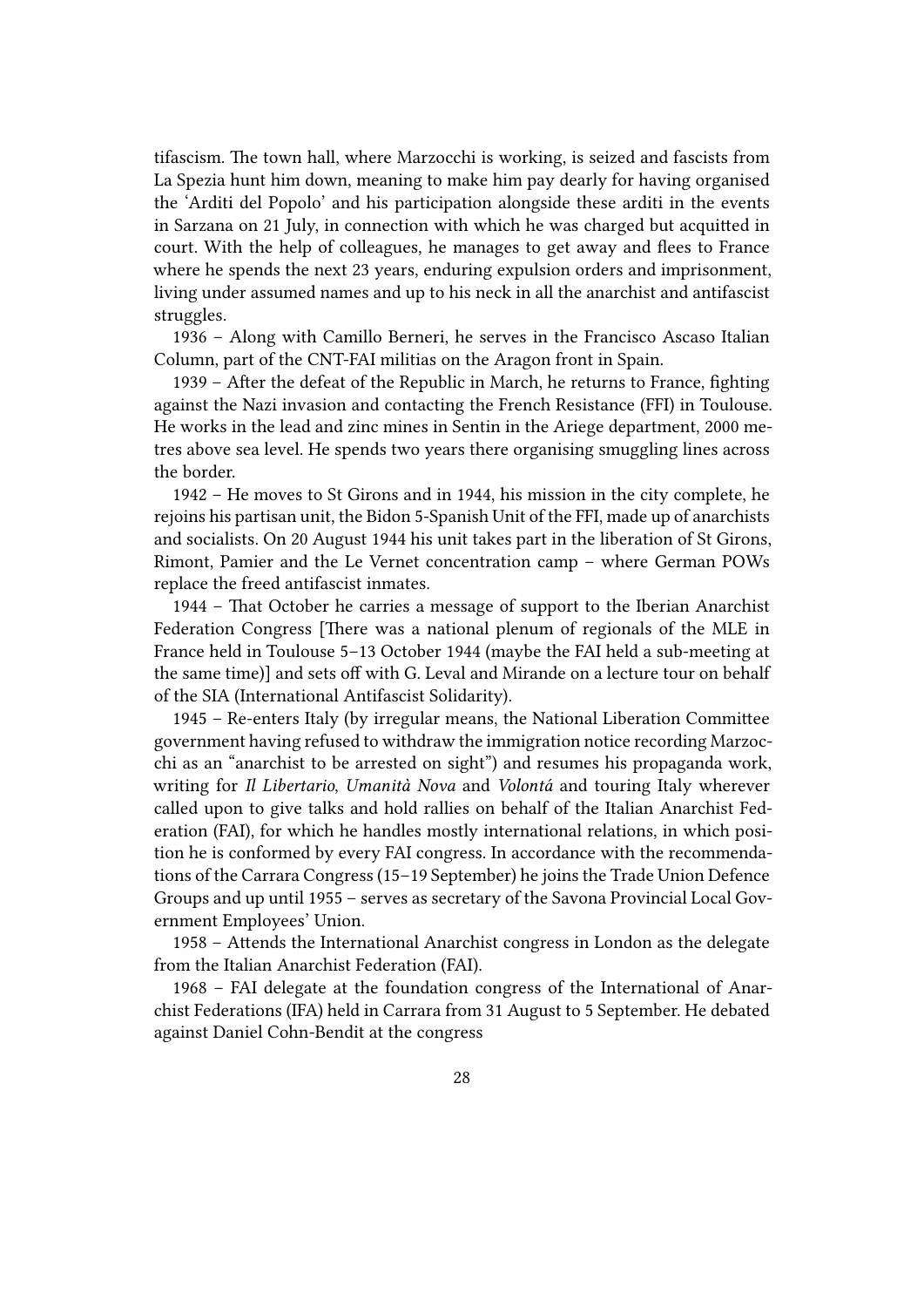1969 – In the wake of the State massacres [The bombings in Milan and Rome carried out by fascists linked to the Italian security service as part of the 'Strategy of Tension'], he is subjected to searches by the police, like lots of anarchist comrades.

1971 – The IFA congress in Paris entrusts the Liaison Commission of that International to the Italian FAI. Marzocchi serves as its secretary, a post he holds up until 1983.

1977 – He is among the sponsors of the refloating of the Italian Syndicalist Union (USI) and the Italian League for Unilateral Disarmament alongside Carlo Cassola and other anti-militarists.

1977 – He is arrested in Spain along with other comrades at an international anarchist gathering to reloat the Spanish FAI. After a few days he was freed and expelled from that country.

1982 – Addresses a rally in Livorno at the end of the National Anti-Militarist Demonstration. The last public rally he attends is one in Pisa to mark the unveiling of a monument to Franco Serantini. [Anarchist militant killed in May 1972 by police defending a fascist demonstration. He was severely beaten and denied medical treatment which would have saved his life.] He also takes part in a TV debate on the "War in Spain."

1983 – At the Ancona Convention marking the  $50<sup>th</sup>$  anniversary of Errico Malatesta's death he reads a paper on "The lesson of Malatesta".

From *Umanità Nova* (Livorno) 15 June 1986.

Other credentials of his:

One of the founders – with Malatesta and Luigi Fabbri – of the UAI (Italian Anarchist Union) in 1920.

Savona provincial president of the ANPIA (National Association of Italian Antifascist Victims of Political Persecution), provincial president of the ANPI (National Partisans Association of Italy), national vice-president of the AICVAS ( Association of Italian Antifascist Volunteer Fighters in Spain).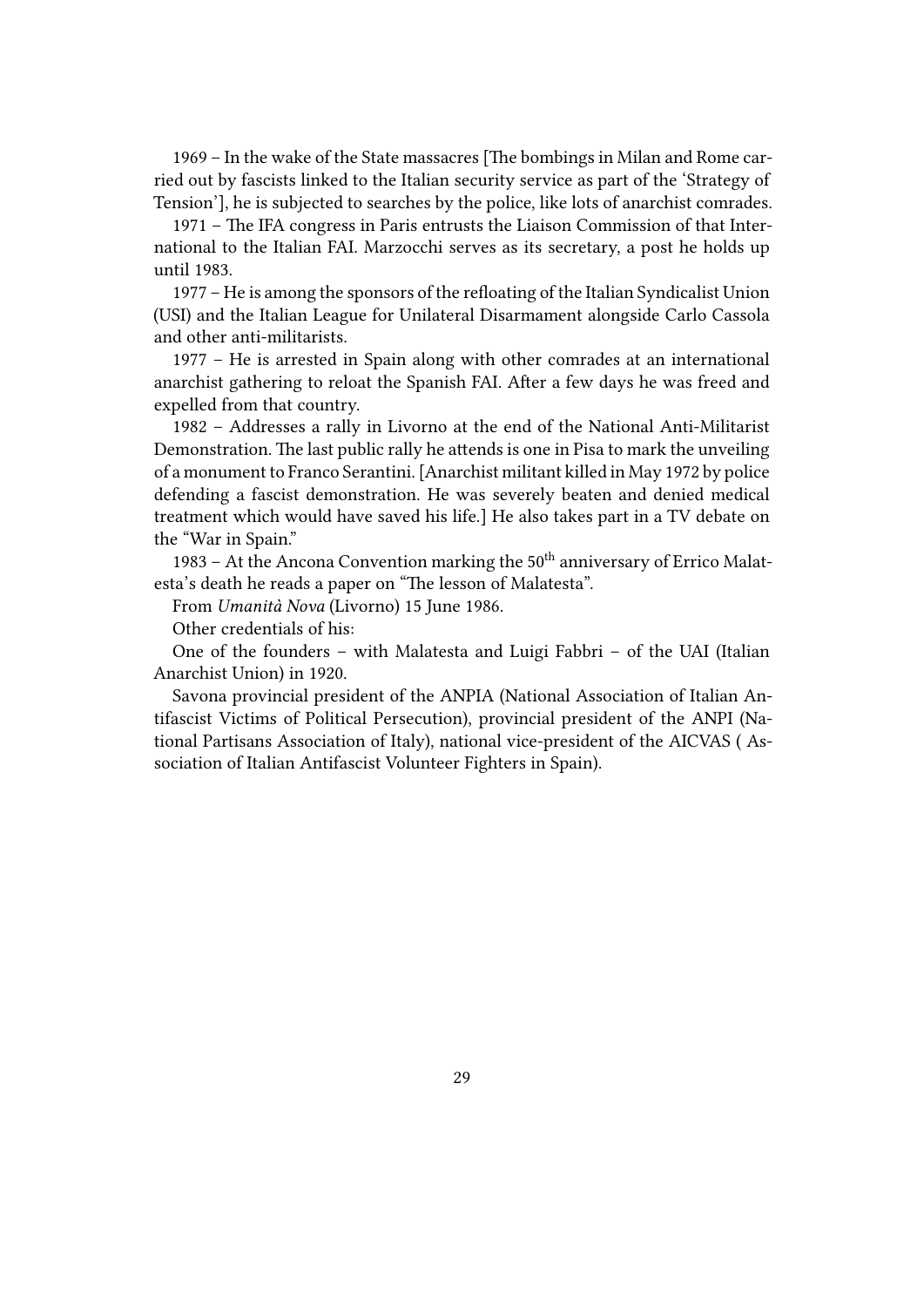## **Note on the Text**

The chronological account of the Italian Anarchists in the militias comes from *Memorie Antologica in Ricordo di Camillo Berneri* (Pistoia 1986) pp 54–80. The biographical note, introduction and the epilogue are taken from an article in *Bollettino Archivio G. Pinelli* No. 10 (December 1997) pp12-15. The notes on Marzocchi's life are taken from *Umanità Nova*. All translation by Paul Sharkey for the Kate Sharpley Library